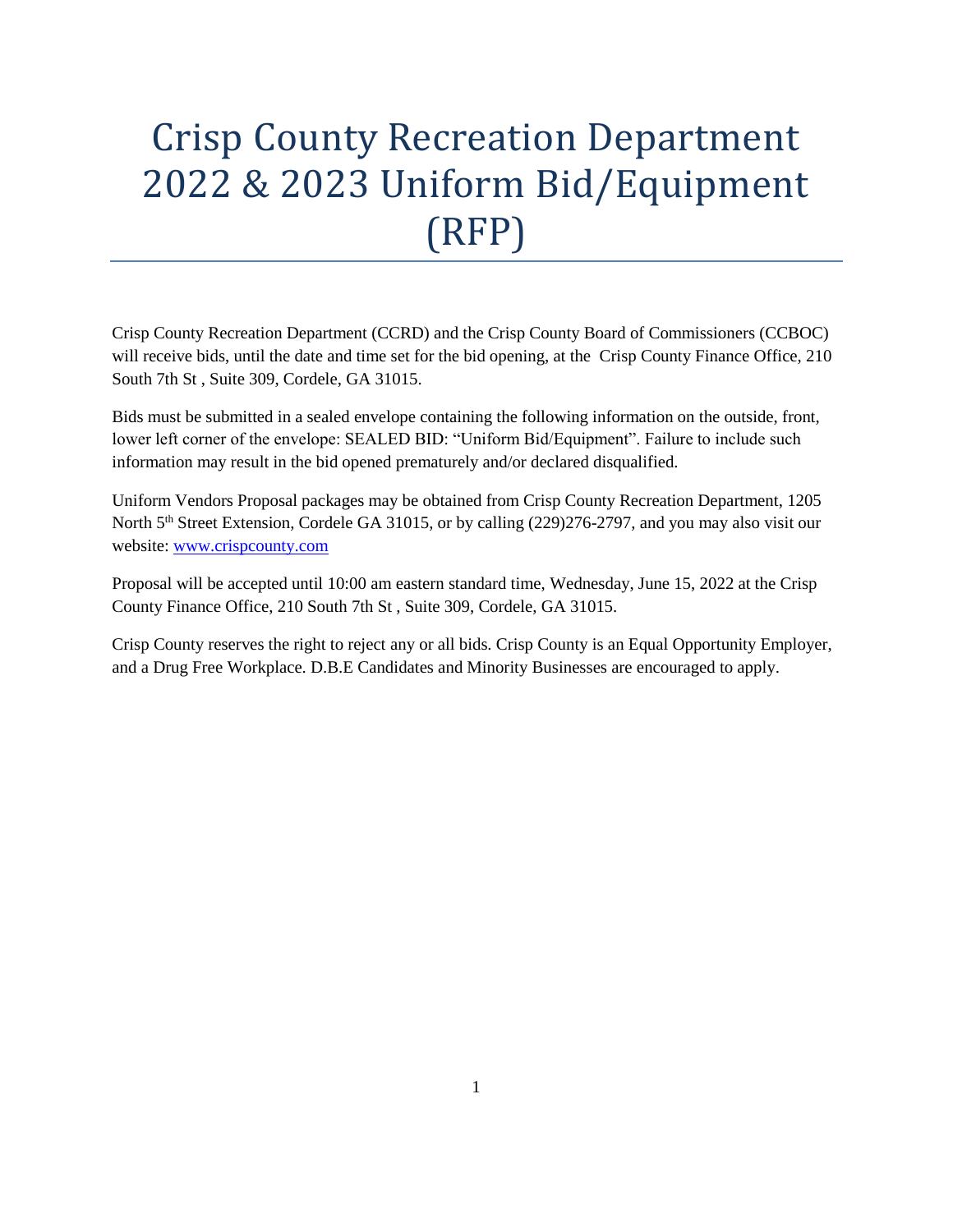# Crisp County Recreation Department 2022 & 2023 Uniform/Equipment Bid (RFP)

Whereas, Crisp County has identified a need to contract Sports Uniforms/Equipment ( hereinafter "Uniforms") to an outside vendor for the following activities: Crisp County Youth Football, Cheerleading, Soccer, Basketball, Baseball, Softball, Tee Ball, and Track this RFP is submitted for qualified licensed vendors.

**Proposal Procedures:** Crisp County Recreation Department (CCRD) and the Crisp County Board of Commission Office (CCBOC) will receive bids, until the date and the time set for the bid opening, at the Crisp County Recreation Center, 1205 North 5<sup>th</sup> Street Ext. Cordele GA 31015. Crisp County will not be liable for the late delivery or receipt due to late delivery by postal services, express services, traffic, trains, breakdown, or any other reason.

Bids will be submitted in a sealed envelope containing the following information on the outside, front, lower left corner of the envelope: "SEALED BID: Uniforms Bid/Equipment. Failure to include such information may result in the bid being opened prematurely and/or being declared disqualified. Only one proposal may be submitted in each envelope.

The Uniform Proposal Form provided in the proposal package must be used, and submitted with the proposal package. Any questions regarding this proposal package must be submitted in writing to email: [eric.bozeman@crispcounty.com](mailto:eric.bozeman@crispcounty.com) or Faxed to: Eric Bozeman @ (229)276-2799 **NO LATER THAN 10:00am ON: Friday, June 10, 2022.**

Proposal Application Uniforms: Vendor Proposal package may be obtained from the Crisp County Recreation Department, 1205 North 5<sup>th</sup> Street Extension, Cordele GA. 31015, or calling (229)276-2797, and you may visit our website: www.crispcounty.com, Proposal will be accepted until 10:00am local time, on Wednesday, June 15, 2022 at the Crisp County Finance Office, 210 South 7th St., Suite 309, Cordele Georgia 31015.

Bid Opening Date and Time: 10:00am, local time, Wednesday, June 15, 2022 at the Crisp County Finance Office, 210 South 7th St., Suite 309, Cordele Georgia 31015.

CCBOC reserves the right to reject any or all bids, Crisp County is an Equal Opportunity Employer and a Drug Free Workplace. D.B.E. Candidates and Minority Businesses are encouraged to apply.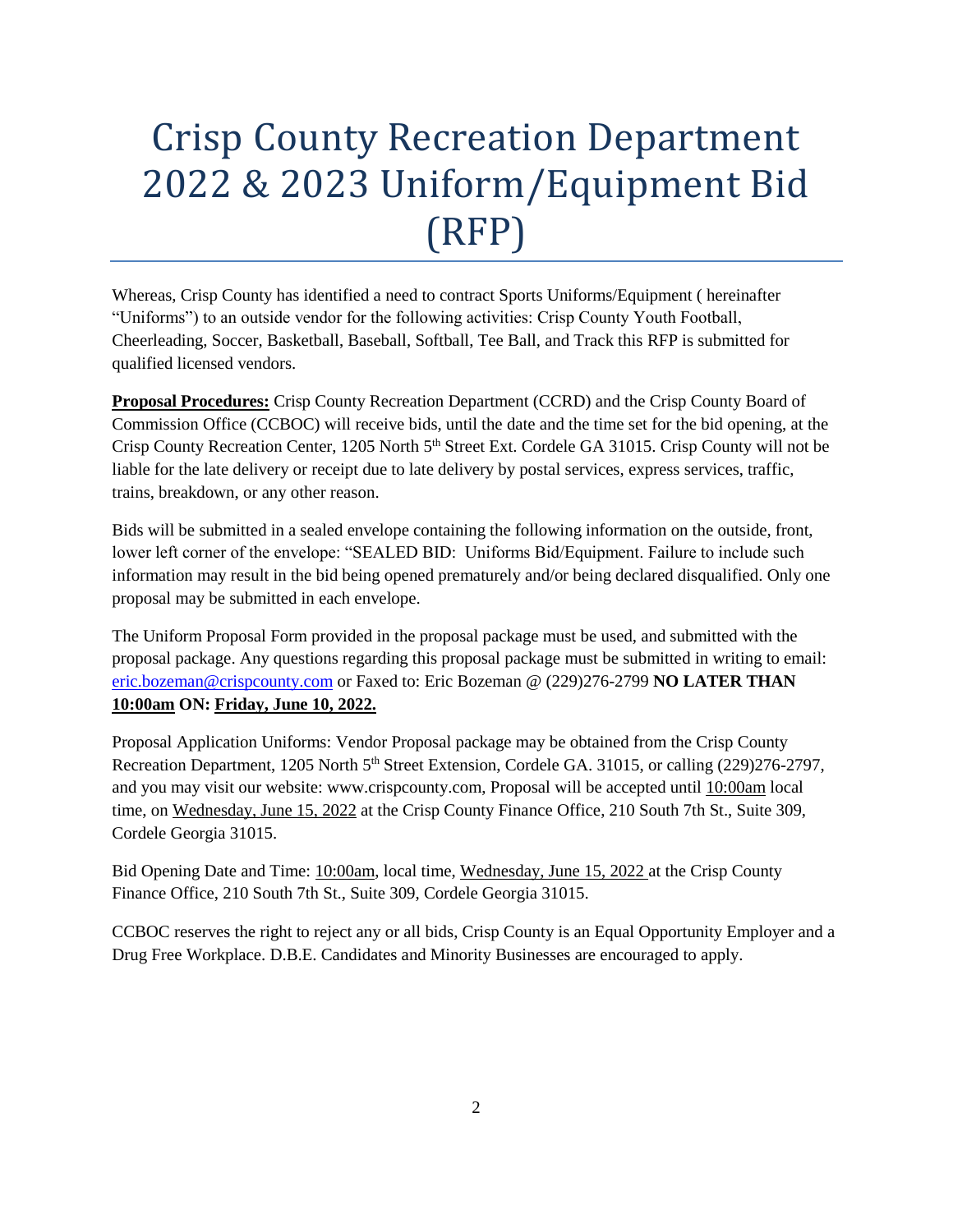Bidder agrees to perform all of the work described as presented in the Request for Proposal. The bidder understands, that this may be a Federally Assisted Contract an compliance with all applicable Federal, State, and Local Law, Rules and regulations is required. The bidder understands that he or she must comply with the Copeland "Anti-Kick Back Act". This act provides that each contractor shall be prohibited from including, by any means, any person employed in the conduct of public work to give up any part of the compensation to which he or she is otherwise entitled. The bidder understands that he must provide Certification of Equal opportunities employer, Drug free workplace, and D.B.E Candidate or Minority contractor status where applicable; the bidder understands that he must comply with the **Georgia Security and Immigration Compliance Act, GSICA Contractor affidavit must be submitted with the Spring Sports Uniform/Equipment Vendor Proposal Package.** Contractors and any and all sub-contractors utilized in conjunction with services provided to local government will comply with the requirements of O.C.G.A. 13-101-91 and the Georgia Department of Labor Rule 300- 101-02.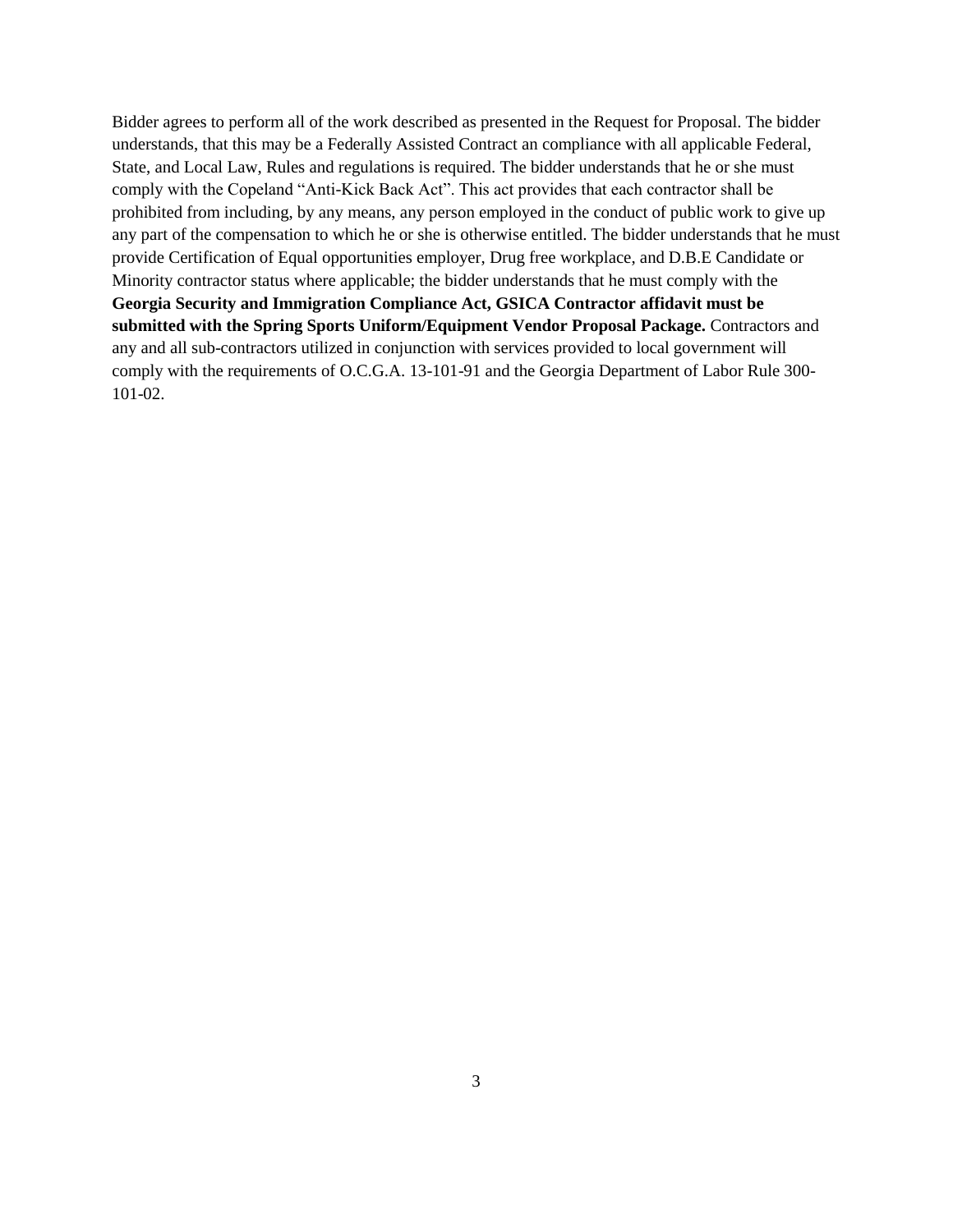## Crisp County Recreation Department 2022 & 2023 Uniform/Equipment Bid

Crisp County Recreation Department is currently accepting bids for 2022 and 2023 budget year. *If your company cannot match the brand of product listed, you have the opportunity to propose another "brand" with equal or better quality. Should you choose to quote an alternate brand you must send a sample prior to the proposal deadline for no additional cost.* This does not guarantee your alternate product will be accepted. If you or your company is awarded a jersey bid, you must provide Crisp County Recreation Department with one item of each size requested in the bid for fitting purposes. Equipment should not be included in the size request for fitting purposes.

| Please complete the information below. (Please Print)            |  |
|------------------------------------------------------------------|--|
|                                                                  |  |
|                                                                  |  |
|                                                                  |  |
|                                                                  |  |
| <b>Mailing Address:</b>                                          |  |
|                                                                  |  |
|                                                                  |  |
|                                                                  |  |
| $(D.14cm)$ MINT include a gauge of their valid business linears) |  |

(Bidders MUST include a copy of their valid business license)

By signing below, I will guarantee these prices will not change and will be valid for the entirety of the 2018 & 2019 budget year and includes All-Star uniforms when ordered separately at the appropriate time shall be the same as proposed herein, and the same price as the proposed herein regardless of quantity. (CCRD does not guarantee any minimum or maximum number of team's players, or sponsors. Purchases are based on the actual number of participants.) In addition it guarantees delivery of the entire order in the number of days proposed herein.

Number of business days required to complete and deliver the regular jerseys order from the date of order.

Number of business days required to complete and deliver the All-Star jersey order from date of order

Number of business days required to complete and deliver the regular head wear order from date of order

Number of business days required to complete and deliver the All-Star head wear order from date of order. \_\_\_\_\_

Number of business days required to complete and deliver the equipment wear order from date of order.

4

Signature: \_\_\_\_\_\_\_\_\_\_\_\_\_\_\_\_\_\_\_\_\_\_\_\_\_\_\_\_\_\_\_\_\_\_ Date: \_\_\_\_\_\_\_\_\_\_\_\_\_\_\_\_\_\_\_\_\_\_\_\_\_\_\_

 $\overline{\phantom{a}}$ 

\_\_\_\_\_\_

\_\_\_\_\_\_

 $\overline{\phantom{a}}$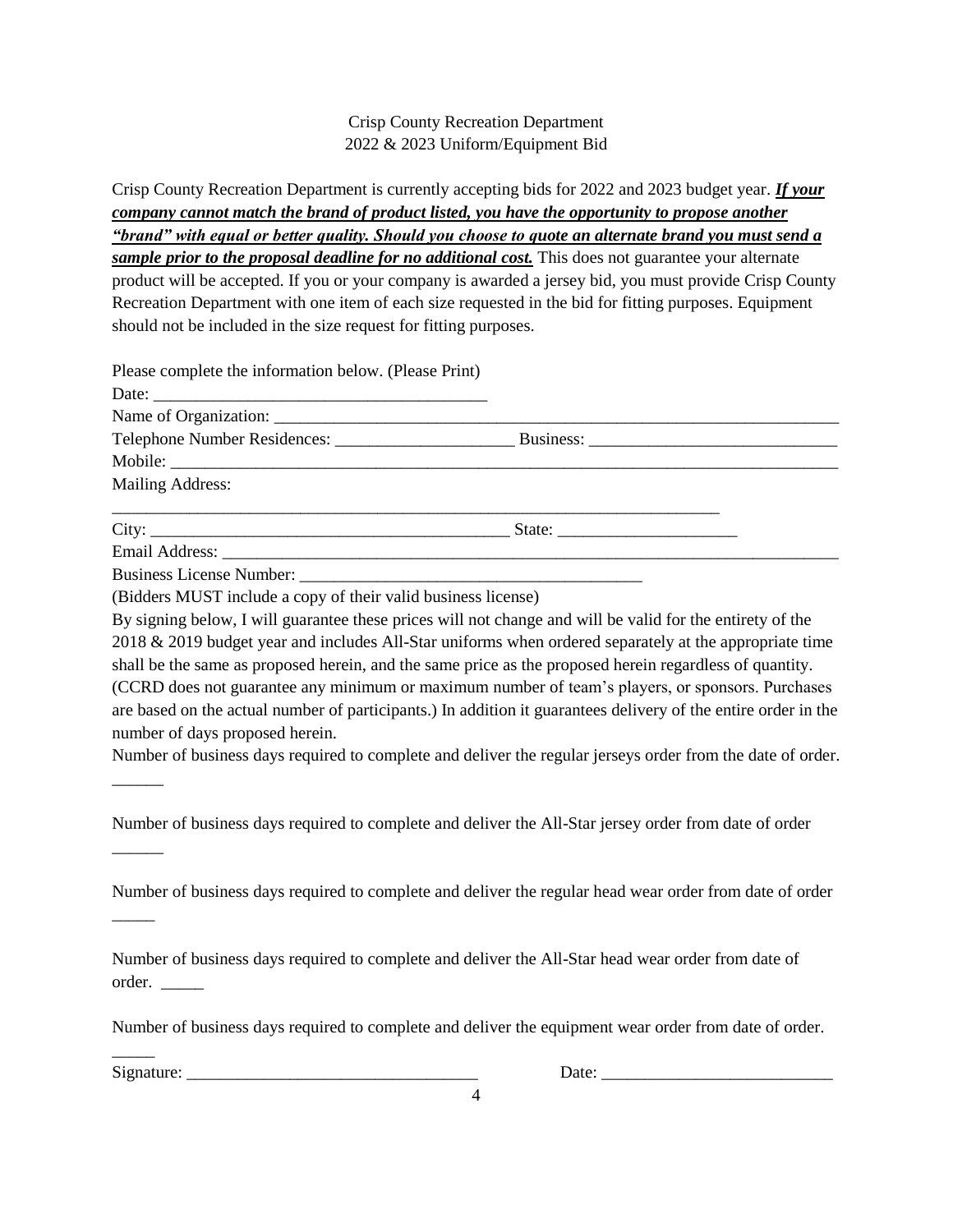#### **Football Jersey**

**Description** 

**CCRD Suggested Models: Champro , Teamwork, Badger, Russell, Alleson** 

100% Polyester dazzle, moisture wicking with tricot mesh body.

Official, two color **screen printed or heat pressed** team name on front chest. CCRD reserves the right for each team to have a different design per team. (Team names should be a minimum of 3" per letter). Lycra Spandex Side Insert

V-Neck with double Yoke

Elastic Sleeves

8" **screen printed or heat pressed** two color numbers on the front and 10" **screen printed or heat pressed** two color numbers on the back of the jersey. All numbers must match team name in color. Sponsor name on the top of the back of the jersey

ENTER YOUR UNIT PRICE INCLUDING ALL WORK COMPLETED ON EACH JERSEY.

| Quantity          |                       | With sponsor name                                               |  |
|-------------------|-----------------------|-----------------------------------------------------------------|--|
| 40 to 60 jerseys  | YOUTH                 | <b>ADULT</b>                                                    |  |
| 60 to 80 jerseys  | YOUTH                 | <b>ADULT</b><br><u> 1989 - Johann Barnett, fransk politiker</u> |  |
| 80 to 100 jerseys | YOUTH                 | <b>ADULT</b>                                                    |  |
| Over 100 jerseys  | YOUTH                 | <b>ADULT</b>                                                    |  |
| Quantity          |                       | Without sponsor name                                            |  |
| 40 to 60 jerseys  | YOUTH                 | <b>ADULT</b>                                                    |  |
| 60 to 80 jerseys  | YOUTH                 | <b>ADULT</b>                                                    |  |
| 80 to 100 jerseys | YOUTH                 | <b>ADULT</b>                                                    |  |
| Over 100 jerseys  | YOUTH<br><b>ADULT</b> |                                                                 |  |
|                   |                       |                                                                 |  |
|                   |                       |                                                                 |  |
| Quantity          |                       | With sponsor name                                               |  |
| 40 to 60 jerseys  | YOUTH                 | <b>ADULT</b>                                                    |  |
| 60 to 80 jerseys  | YOUTH                 | <b>ADULT</b>                                                    |  |
| 80 to 100 jerseys | YOUTH                 | <b>ADULT</b>                                                    |  |
| Over 100 jerseys  | YOUTH                 | <b>ADULT</b>                                                    |  |
| Quantity          |                       | Without sponsor name                                            |  |
| 40 to 60 jerseys  | YOUTH                 | <b>ADULT</b>                                                    |  |
| 60 to 80 jerseys  | YOUTH                 | <b>ADULT</b>                                                    |  |

Quantities are based on the total number for the full season. Any additional cost (shipping & handling etc.:\_\_\_\_\_\_\_\_\_\_\_\_\_\_\_\_\_\_\_\_\_\_\_\_\_\_\_\_\_\_\_\_\_\_\_\_\_\_

Over 100 jerseys YOUTH \_\_\_\_\_\_\_\_\_\_ ADULT \_\_\_\_\_\_\_\_\_\_\_

80 to 100 jerseys YOUTH \_\_\_\_\_\_\_\_\_\_\_\_\_ ADULT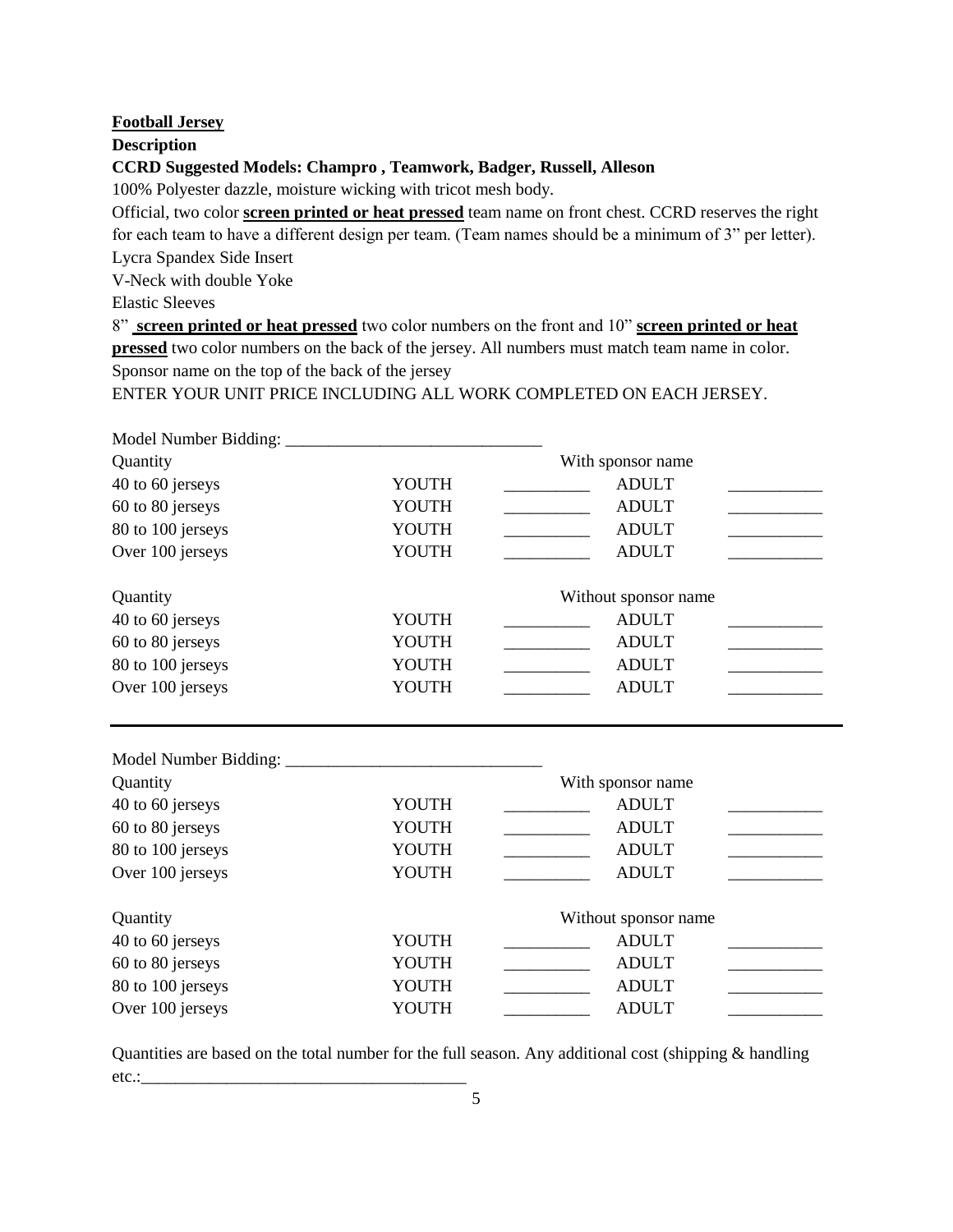| <b>Cheerleading Jerseys</b>                                                                                 |
|-------------------------------------------------------------------------------------------------------------|
| <b>Description</b>                                                                                          |
| <b>CCRD Suggested Models: Gildan</b>                                                                        |
| 5.6 ounce, 50 cotton/50 dry blend poly                                                                      |
| Short sleeve, solid color                                                                                   |
| Moisture wicking properties                                                                                 |
| Seamless double-needle collar                                                                               |
| Tape neck and shoulders.                                                                                    |
| Official, two color <b>screen printed or heat pressed</b> team name on front chest. CCRD reserves the right |
| for each team to have a different design per team.                                                          |
|                                                                                                             |

# ENTER YOUR UNIT PRICE INCLUDING ALL WORK COMPLETED ON EACH JERSEY.

| Quantity                                         |       |  |              |  |
|--------------------------------------------------|-------|--|--------------|--|
| 40 to 60 jerseys                                 | YOUTH |  | <b>ADULT</b> |  |
| 60 to 80 jerseys                                 | YOUTH |  | <b>ADULT</b> |  |
| 80 to 100 jerseys                                | YOUTH |  | <b>ADULT</b> |  |
| <b>Cheerleading Bottoms</b>                      |       |  |              |  |
| <b>CCRD Suggested Models: Soffe cheer shorts</b> |       |  |              |  |
| 7 ounce 50/50 cotton/poly jersey                 |       |  |              |  |
| V-notch legs with 3" inseam                      |       |  |              |  |
| $1\frac{1}{4}$ " exposed elastic waistband       |       |  |              |  |
| Junior Size XS - XL                              |       |  |              |  |
|                                                  |       |  |              |  |
| Quantity                                         |       |  |              |  |
| 40 to 60 shorts                                  | YOUTH |  | <b>ADULT</b> |  |
| 60 to 80 shorts                                  | YOUTH |  | <b>ADULT</b> |  |
| 80 to 100 shorts                                 | YOUTH |  | <b>ADULT</b> |  |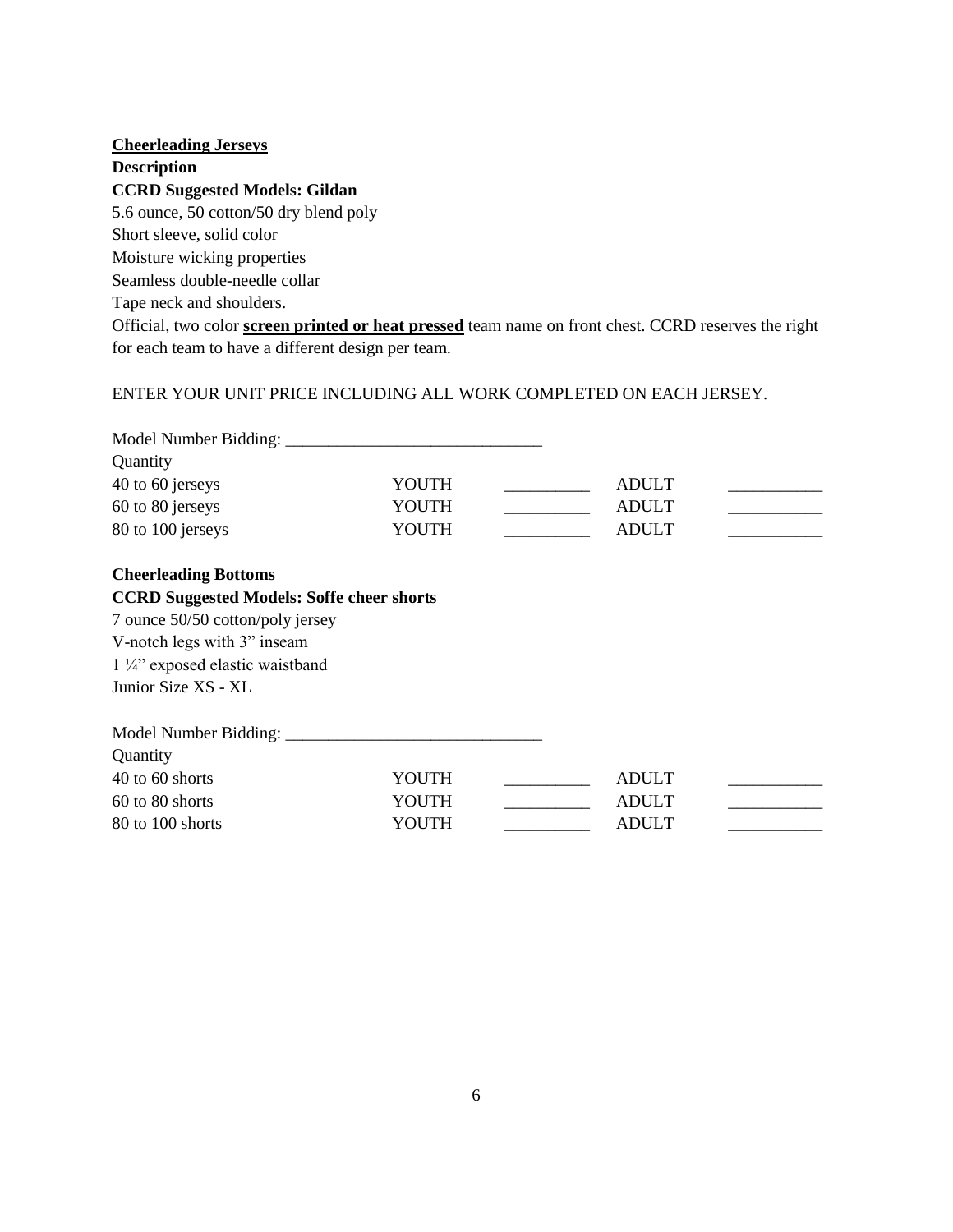## **Flag Football**

## **Description**

# **CCRD Suggested Models: Champro, Augusta , Badger, Russell, Alleson, Teamwork, Sport-Tek**  100% Polyester wicking smooth knit

Short sleeve T-shirt, solid color

Heat sealed label

Official, two color **screen printed or heat pressed** team name on front chest. CCRD reserves the right for each team to have a different design per team. (Team names should be a minimum of 3" per letter). 4" **screen printed or heat pressed** two color numbers on the front with 6" **screen printed or heat pressed** two color numbers on the back. All numbers must match team name in color. Sponsor name on top back of the jersey.

## ENTER YOUR UNIT PRICE INCLUDING ALL WORK COMPLETED ON EACH JERSEY.

| Quantity          |       | With sponsor name                        |
|-------------------|-------|------------------------------------------|
| 40 to 60 jerseys  | YOUTH | <b>ADULT</b>                             |
| 60 to 80 jerseys  | YOUTH | <b>ADULT</b>                             |
| 80 to 100 jerseys | YOUTH | <b>ADULT</b>                             |
| Over 100 jerseys  | YOUTH | <b>ADULT</b>                             |
| Quantity          |       | Without sponsor name                     |
| 40 to 60 jerseys  | YOUTH | <b>ADULT</b>                             |
| 60 to 80 jerseys  | YOUTH | <b>ADULT</b>                             |
| 80 to 100 jerseys | YOUTH | <b>ADULT</b>                             |
| Over 100 jerseys  | YOUTH | <b>ADULT</b>                             |
|                   |       |                                          |
| Quantity          |       | With sponsor name                        |
| 40 to 60 jerseys  | YOUTH | <b>ADULT</b>                             |
| 60 to 80 jerseys  | YOUTH | <b>ADULT</b><br>$\overline{\phantom{a}}$ |
| 80 to 100 jerseys | YOUTH | <b>ADULT</b><br><u> Tanzania (</u>       |
| Over 100 jerseys  | YOUTH | <b>ADULT</b>                             |
| Quantity          |       | Without sponsor name                     |
| 40 to 60 jerseys  | YOUTH | <b>ADULT</b>                             |
| 60 to 80 jerseys  | YOUTH | <b>ADULT</b>                             |
| 80 to 100 jerseys | YOUTH | <b>ADULT</b>                             |
| Over 100 jerseys  | YOUTH | <b>ADULT</b>                             |

Quantities are based on the total number for the full season. Any additional cost (shipping & handling etc.:\_\_\_\_\_\_\_\_\_\_\_\_\_\_\_\_\_\_\_\_\_\_\_\_\_\_\_\_\_\_\_\_\_\_\_\_\_\_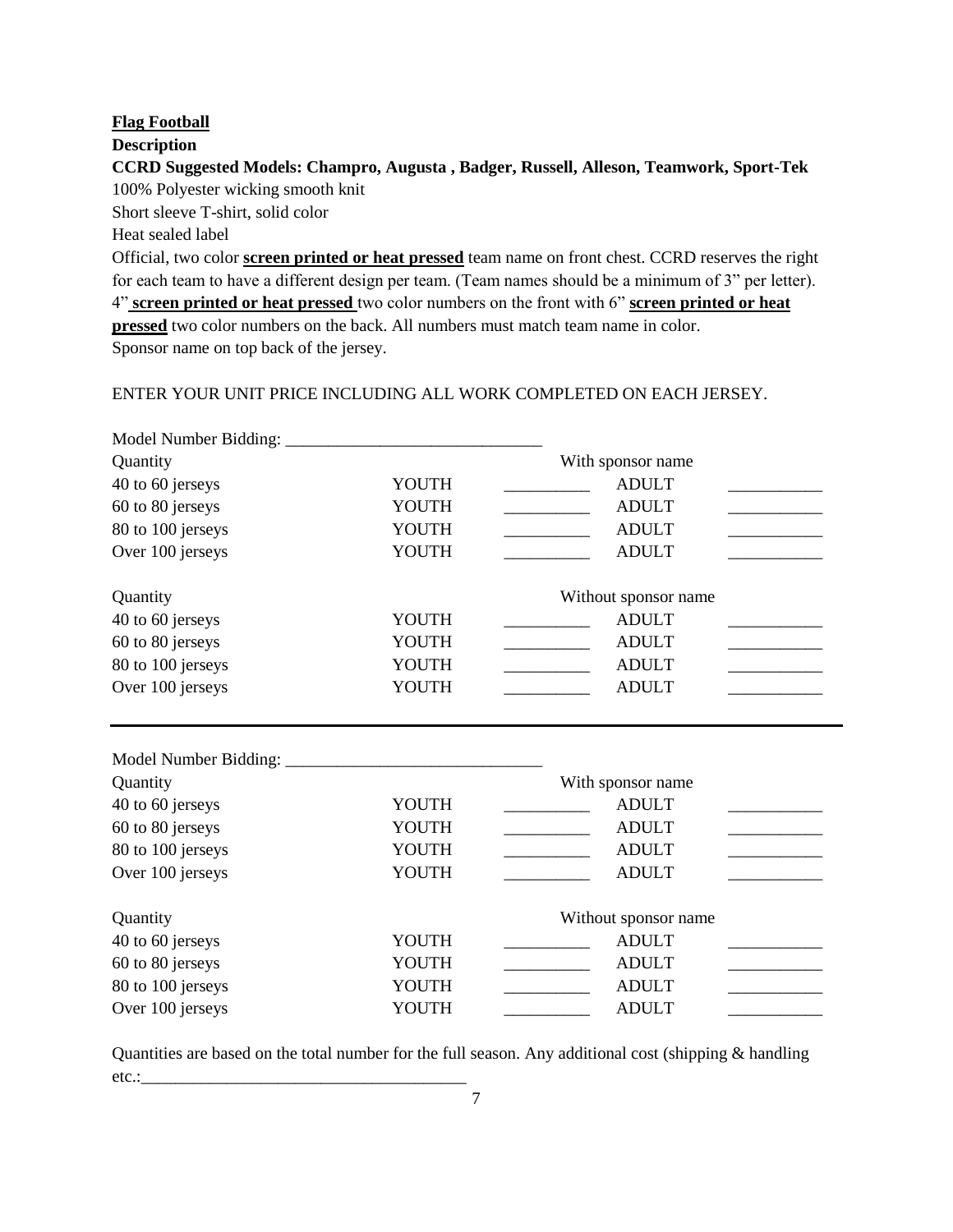#### **Soccer Jersey**

#### **Description**

# **CCRD Suggested Models: Champro, Augusta , Badger, Russell, Alleson, Teamwork, Sport-Tek**  100% Polyester wicking smooth knit

Short sleeve T-shirt, solid color

Heat sealed label

Official, two color **screen printed or heat pressed** team name on front chest. CCRD reserves the right for each team to have a different design per team. (Team names should be a minimum of 3" per letter). 4" **screen printed or heat pressed** two color numbers on the front with 6" **screen printed or heat pressed** two color numbers on the back. All numbers must match team name in color. Sponsor name on top back of the jersey.

## ENTER YOUR UNIT PRICE INCLUDING ALL WORK COMPLETED ON EACH JERSEY.

| Model Number Bidding: |              |                      |  |
|-----------------------|--------------|----------------------|--|
| Quantity              |              | With sponsor name    |  |
| 40 to 60 jerseys      | YOUTH        | <b>ADULT</b>         |  |
| 60 to 80 jerseys      | YOUTH        | <b>ADULT</b>         |  |
| 80 to 100 jerseys     | <b>YOUTH</b> | <b>ADULT</b>         |  |
| Over 100 jerseys      | YOUTH        | <b>ADULT</b>         |  |
| Quantity              |              | Without sponsor name |  |
| 40 to 60 jerseys      | YOUTH        | <b>ADULT</b>         |  |
| 60 to 80 jerseys      | YOUTH        | <b>ADULT</b>         |  |
| 80 to 100 jerseys     | YOUTH        | <b>ADULT</b>         |  |
| Over 100 jerseys      | YOUTH        | <b>ADULT</b>         |  |

## **Soccer Shorts**

## **Description**

## **CCRD Suggest Models: Champro, Augusta , Badger, Russell, Alleson, Teamwork, Sport-Tek**

100% Polyester wicking knit. Shorts must match Jersey Color. Solid color

5-inch inseam.

**Quantity** 

No Printing

Model Number Bidding:

| $\sim$ $\sim$ $\sim$ $\sim$ $\sim$ $\sim$ $\sim$ |       |              |  |
|--------------------------------------------------|-------|--------------|--|
| 40 to 60 shorts                                  | YOUTH | <b>ADULT</b> |  |
| 60 to 80 shorts                                  | YOUTH | <b>ADULT</b> |  |
| 80 to 100 shorts                                 | YOUTH | <b>ADULT</b> |  |
| Over 100 shorts                                  | YOUTH | <b>ADULT</b> |  |
|                                                  |       |              |  |

Quantities are based on the total number for the full season. Any additional cost (shipping & handling etc.: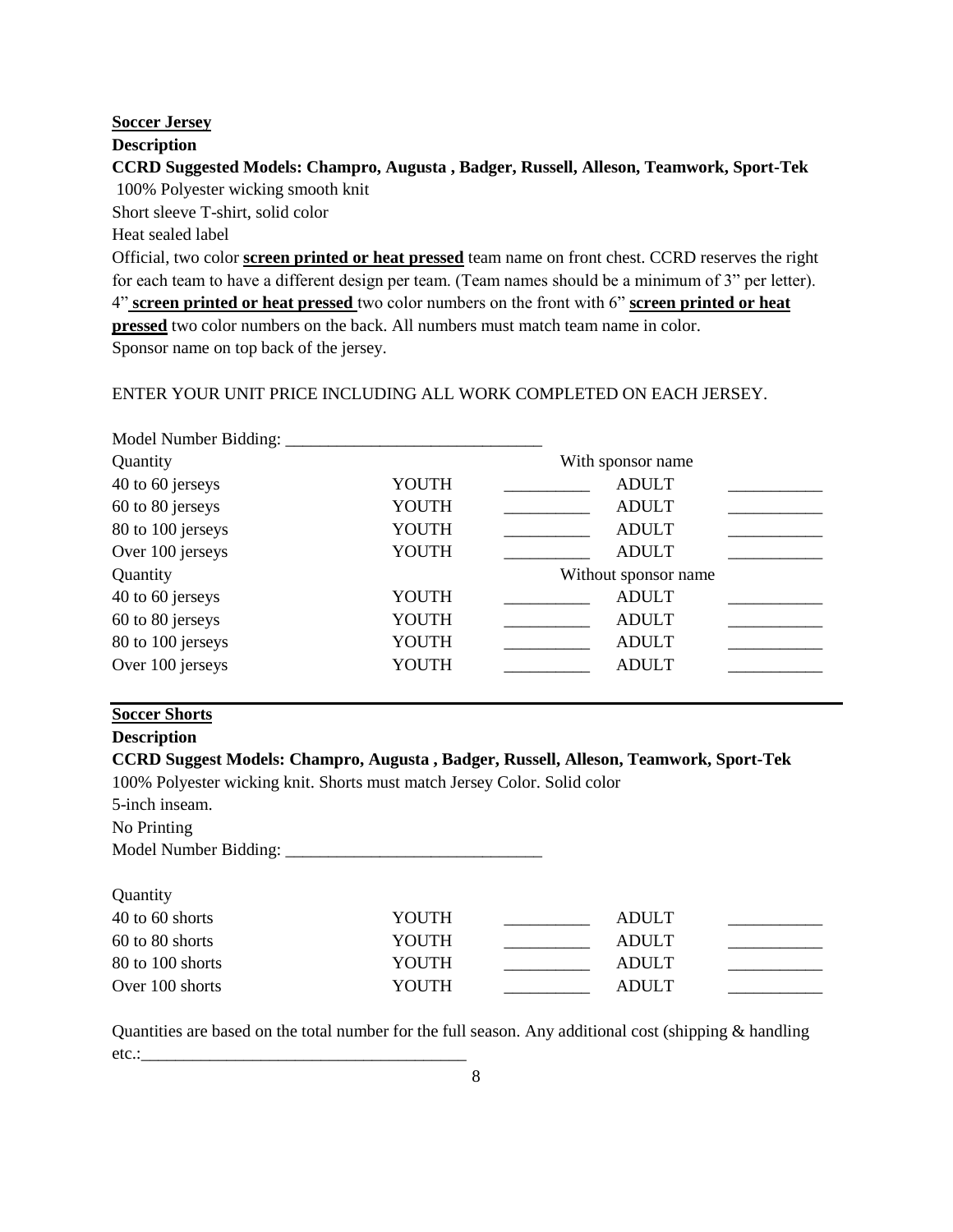#### **Basketball Jersey**

#### **Description**

## **CCRD Suggest Models: Champro, Augusta , Badger, Russell, Alleson, Teamwork, Sport-Tek** 100% Polyester wicking mesh. Sleeveless tank

Reversible with solid color side and white reversible side.

Official, two color **screen printed or heat pressed** team name on front chest. CCRD reserves the right for each team to have a different design per team. (Team names should be a minimum of 3" per letter). 4" **screen printed or heat pressed** two color numbers on the front with 6" **screen printed or heat pressed** two color numbers on the back. All numbers must match team name in color.

Sponsor name on top back of the jersey.

ENTER YOUR UNIT PRICE INCLUDING ALL WORK COMPLETED ON EACH JERSEY.  $M_{\odot}$  del Mumber  $D_{\odot}$ dding:

| Model Number Bidding: |              |                      |
|-----------------------|--------------|----------------------|
| Quantity              |              | With sponsor name    |
| 40 to 60 jerseys      | YOUTH        | <b>ADULT</b>         |
| 60 to 80 jerseys      | YOUTH        | <b>ADULT</b>         |
| 80 to 100 jerseys     | YOUTH        | <b>ADULT</b>         |
| Over 100 jerseys      | YOUTH        | <b>ADULT</b>         |
| Quantity              |              | Without sponsor name |
| 40 to 60 jerseys      | YOUTH        | <b>ADULT</b>         |
| 60 to 80 jerseys      | <b>YOUTH</b> | <b>ADULT</b>         |
| 80 to 100 jerseys     | <b>YOUTH</b> | <b>ADULT</b>         |
| Over 100 jerseys      | YOUTH        | <b>ADULT</b>         |
|                       |              |                      |

## **Description**

## **CCRD Suggested Models: Champro, Augusta , Badger, Russell, Alleson, Teamwork, Sport-Tek**

100% polyester, interlock fabric has a silky feel, is lightweight and snag resistant

2" elastic waistband with drawstring

Adult inseam: 9"; Youth inseam: 7"

Shorts must match Jersey color. Solid color.

(NO PRINTING)

ENTER YOUR UNIT PRICE INCLUDING ALL WORK COMPLETED ON EACH JERSEY.

Model Number Bidding: \_\_\_\_\_\_\_\_\_\_\_\_\_\_\_\_\_\_\_\_\_\_\_\_\_\_\_\_\_\_

| Quantity         |       |              |  |
|------------------|-------|--------------|--|
| 40 to 60 shorts  | YOUTH | ADULT        |  |
| 60 to 80 shorts  | YOUTH | <b>ADULT</b> |  |
| 80 to 100 shorts | YOUTH | <b>ADULT</b> |  |
| Over 100 shorts  | YOUTH | ADULT        |  |

Quantities are based on the total number for the full season. Any additional cost (shipping & handling  $etc.:$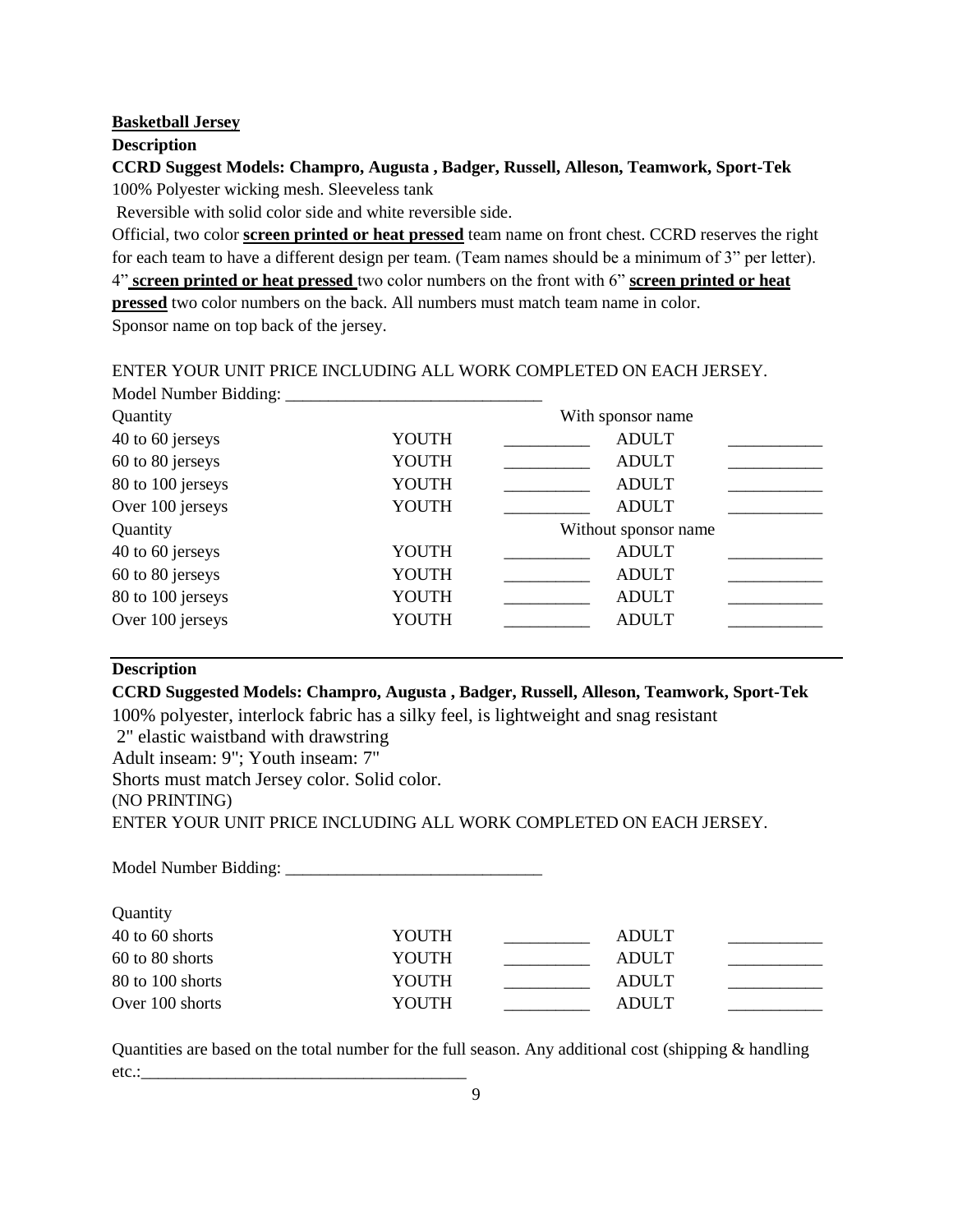## **Baseball Jerseys & Tee Ball**

## **Description**

## **CCRD Suggested Models: Champro, Augusta , Badger, Russell, Alleson, Teamwork, Sport-Tek**  100% Polyester wicking smooth knit

Short sleeve T-shirt, solid color

Heat sealed label

Official, two color **screen printed or heat pressed** team name on front chest. CCRD reserves the right for each team to have a different design per team. (Team names should be a minimum of 3" per letter). 4" **screen printed or heat pressed** two color numbers on the front with 6" **screen printed or heat pressed** two color numbers on the back. All numbers must match team name in color. Sponsor name on top back of the jersey.

## ENTER YOUR UNIT PRICE INCLUDING ALL WORK COMPLETED ON EACH JERSEY.

| Quantity          |              | With sponsor name                            |
|-------------------|--------------|----------------------------------------------|
| 40 to 60 jerseys  | YOUTH        | <b>ADULT</b>                                 |
| 60 to 80 jerseys  | YOUTH        | <b>ADULT</b>                                 |
| 80 to 100 jerseys | YOUTH        | <b>ADULT</b>                                 |
| Over 100 jerseys  | YOUTH        | <b>ADULT</b>                                 |
| Quantity          |              | Without sponsor name                         |
| 40 to 60 jerseys  | YOUTH        | <b>ADULT</b>                                 |
| 60 to 80 jerseys  | YOUTH        | <b>ADULT</b>                                 |
| 80 to 100 jerseys | YOUTH        | <b>ADULT</b>                                 |
| Over 100 jerseys  | YOUTH        | <b>ADULT</b>                                 |
|                   |              |                                              |
| Quantity          |              | With sponsor name                            |
| 40 to 60 jerseys  | YOUTH        | <b>ADULT</b>                                 |
| 60 to 80 jerseys  | <b>YOUTH</b> | <b>ADULT</b><br>$\overline{\phantom{a}}$     |
| 80 to 100 jerseys | YOUTH        | <b>ADULT</b><br><u> Liberatura de la pro</u> |
| Over 100 jerseys  | YOUTH        | <b>ADULT</b>                                 |
| Quantity          |              | Without sponsor name                         |
| 40 to 60 jerseys  | YOUTH        | <b>ADULT</b>                                 |
| 60 to 80 jerseys  | YOUTH        | <b>ADULT</b>                                 |
| 80 to 100 jerseys | YOUTH        | <b>ADULT</b>                                 |
| Over 100 jerseys  | YOUTH        | <b>ADULT</b>                                 |

Quantities are based on the total number for the full season. Any additional cost (shipping & handling etc.:\_\_\_\_\_\_\_\_\_\_\_\_\_\_\_\_\_\_\_\_\_\_\_\_\_\_\_\_\_\_\_\_\_\_\_\_\_\_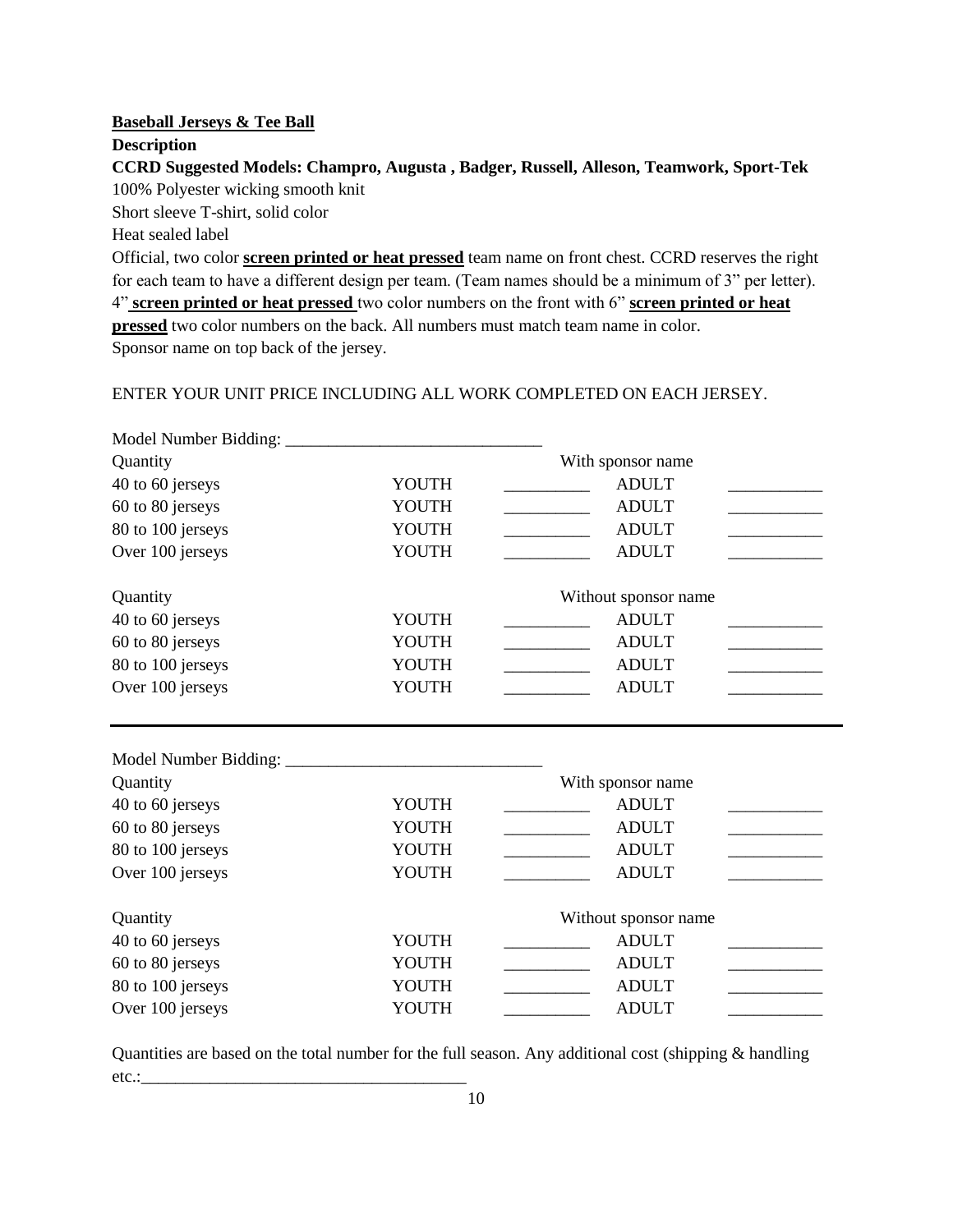#### **Softball Jerseys**

## **Description**

## **CCRD Suggest Models: Champro, Augusta , Badger, Russell, Alleson, Teamwork, Sport-Tek**  100% Polyester wicking smooth knit

Sleeveless, solid color

Heat sealed label

Official, two color **screen printed or heat pressed** team name on front chest. CCRD reserves the right for each team to have a different design per team. (Team names should be a minimum of 3" per letter). 4" **screen printed or heat pressed** two color numbers on the front with 6" **screen printed or heat pressed** two color numbers on the back. All numbers must match team name in color. Sponsor name on top back of the jersey.

| Quantity          |       | With sponsor name                                       |
|-------------------|-------|---------------------------------------------------------|
| 40 to 60 jerseys  | YOUTH | <b>ADULT</b>                                            |
| 60 to 80 jerseys  | YOUTH | <b>ADULT</b><br>the control of the control of the       |
| 80 to 100 jerseys | YOUTH | <b>ADULT</b><br><u> 1989 - Johann Barbara, martxa a</u> |
| Over 100 jerseys  | YOUTH | <b>ADULT</b>                                            |
| Quantity          |       | Without sponsor name                                    |
| 40 to 60 jerseys  | YOUTH | <b>ADULT</b>                                            |
| 60 to 80 jerseys  | YOUTH | <b>ADULT</b>                                            |
| 80 to 100 jerseys | YOUTH | <b>ADULT</b>                                            |
| Over 100 jerseys  | YOUTH | <b>ADULT</b>                                            |
|                   |       |                                                         |
| Quantity          |       | With sponsor name                                       |
| 40 to 60 jerseys  | YOUTH | <b>ADULT</b>                                            |
| 60 to 80 jerseys  | YOUTH | <b>ADULT</b>                                            |
| 80 to 100 jerseys | YOUTH | <b>ADULT</b>                                            |
| Over 100 jerseys  | YOUTH | <b>ADULT</b>                                            |
| Quantity          |       | Without sponsor name                                    |
| 40 to 60 jerseys  | YOUTH | <b>ADULT</b>                                            |
| 60 to 80 jerseys  | YOUTH | <b>ADULT</b>                                            |
| 80 to 100 jerseys | YOUTH | <b>ADULT</b>                                            |
| Over 100 jerseys  | YOUTH | <b>ADULT</b>                                            |

Quantities are based on the total number for the full season. Any additional cost (shipping & handling etc.:\_\_\_\_\_\_\_\_\_\_\_\_\_\_\_\_\_\_\_\_\_\_\_\_\_\_\_\_\_\_\_\_\_\_\_\_\_\_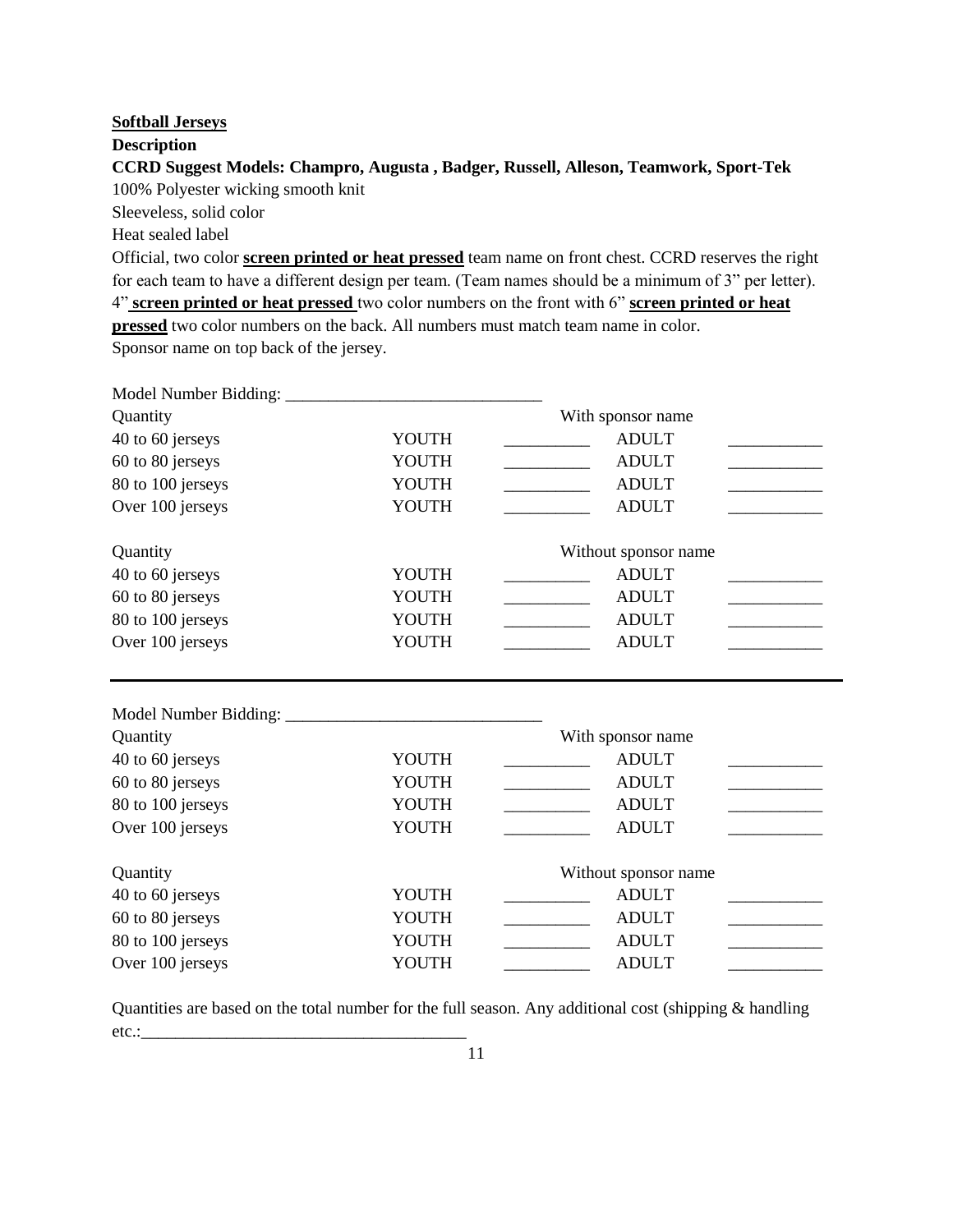# **Track Uniforms Description CCRD Suggest Models: Champro, Augusta , Badger, Russell, Alleson, Teamwork, Sport-Tek**  100% Polyester wicking smooth knit Sleeveless, solid color Heat sealed label Official, two color **screen printed or heat pressed** team name on front chest.

## ENTER YOUR UNIT PRICE INCLUDING ALL WORK COMPLETED ON EACH JERSEY.

| Quantity                                                   |       | With sponsor name                                                                                                                                                                                                                                                                                                                                                                                                                                                      |
|------------------------------------------------------------|-------|------------------------------------------------------------------------------------------------------------------------------------------------------------------------------------------------------------------------------------------------------------------------------------------------------------------------------------------------------------------------------------------------------------------------------------------------------------------------|
| 40 to 60 jerseys                                           | YOUTH | <b>ADULT</b>                                                                                                                                                                                                                                                                                                                                                                                                                                                           |
| 60 to 80 jerseys                                           | YOUTH | <b>ADULT</b><br><u> 1999 - Johann Barnett, fransk politiker</u>                                                                                                                                                                                                                                                                                                                                                                                                        |
| 80 to 100 jerseys                                          | YOUTH | <b>ADULT</b>                                                                                                                                                                                                                                                                                                                                                                                                                                                           |
| Over 100 jerseys                                           | YOUTH | <b>ADULT</b>                                                                                                                                                                                                                                                                                                                                                                                                                                                           |
| <b>Track Shorts</b>                                        |       |                                                                                                                                                                                                                                                                                                                                                                                                                                                                        |
| <b>Description</b>                                         |       |                                                                                                                                                                                                                                                                                                                                                                                                                                                                        |
|                                                            |       | CCRD Suggest Models: Champro, Augusta, Badger, Russell, Alleson, Teamwork, Sport-Tek                                                                                                                                                                                                                                                                                                                                                                                   |
| 100% Polyester wicking knit. Solid Color<br>5-inch inseam. |       |                                                                                                                                                                                                                                                                                                                                                                                                                                                                        |
|                                                            |       |                                                                                                                                                                                                                                                                                                                                                                                                                                                                        |
|                                                            |       |                                                                                                                                                                                                                                                                                                                                                                                                                                                                        |
| Quantity                                                   |       |                                                                                                                                                                                                                                                                                                                                                                                                                                                                        |
| 40 to 60 jerseys                                           | YOUTH | <b>ADULT</b>                                                                                                                                                                                                                                                                                                                                                                                                                                                           |
| 60 to 80 jerseys                                           | YOUTH | <b>ADULT</b><br><u> 1990 - Johann Barnett, fransk politiker</u>                                                                                                                                                                                                                                                                                                                                                                                                        |
| 80 to 100 jerseys                                          | YOUTH | <b>ADULT</b><br>$\label{eq:2.1} \frac{1}{\sqrt{2}}\left(\frac{1}{\sqrt{2}}\right)^{2} \left(\frac{1}{\sqrt{2}}\right)^{2} \left(\frac{1}{\sqrt{2}}\right)^{2} \left(\frac{1}{\sqrt{2}}\right)^{2} \left(\frac{1}{\sqrt{2}}\right)^{2} \left(\frac{1}{\sqrt{2}}\right)^{2} \left(\frac{1}{\sqrt{2}}\right)^{2} \left(\frac{1}{\sqrt{2}}\right)^{2} \left(\frac{1}{\sqrt{2}}\right)^{2} \left(\frac{1}{\sqrt{2}}\right)^{2} \left(\frac{1}{\sqrt{2}}\right)^{2} \left(\$ |
| Over 100 jerseys                                           | YOUTH | <b>ADULT</b>                                                                                                                                                                                                                                                                                                                                                                                                                                                           |
| Quantity                                                   |       |                                                                                                                                                                                                                                                                                                                                                                                                                                                                        |
| 40 to 60 jerseys                                           | YOUTH | <b>ADULT</b>                                                                                                                                                                                                                                                                                                                                                                                                                                                           |
| 60 to 80 jerseys                                           | YOUTH | <b>ADULT</b>                                                                                                                                                                                                                                                                                                                                                                                                                                                           |
| 80 to 100 jerseys                                          | YOUTH | <b>ADULT</b>                                                                                                                                                                                                                                                                                                                                                                                                                                                           |
| Over 100 jerseys                                           | YOUTH | <b>ADULT</b>                                                                                                                                                                                                                                                                                                                                                                                                                                                           |
|                                                            |       |                                                                                                                                                                                                                                                                                                                                                                                                                                                                        |

Quantities are based on the total number for the full season. Any additional cost (shipping & handling etc.:\_\_\_\_\_\_\_\_\_\_\_\_\_\_\_\_\_\_\_\_\_\_\_\_\_\_\_\_\_\_\_\_\_\_\_\_\_\_

12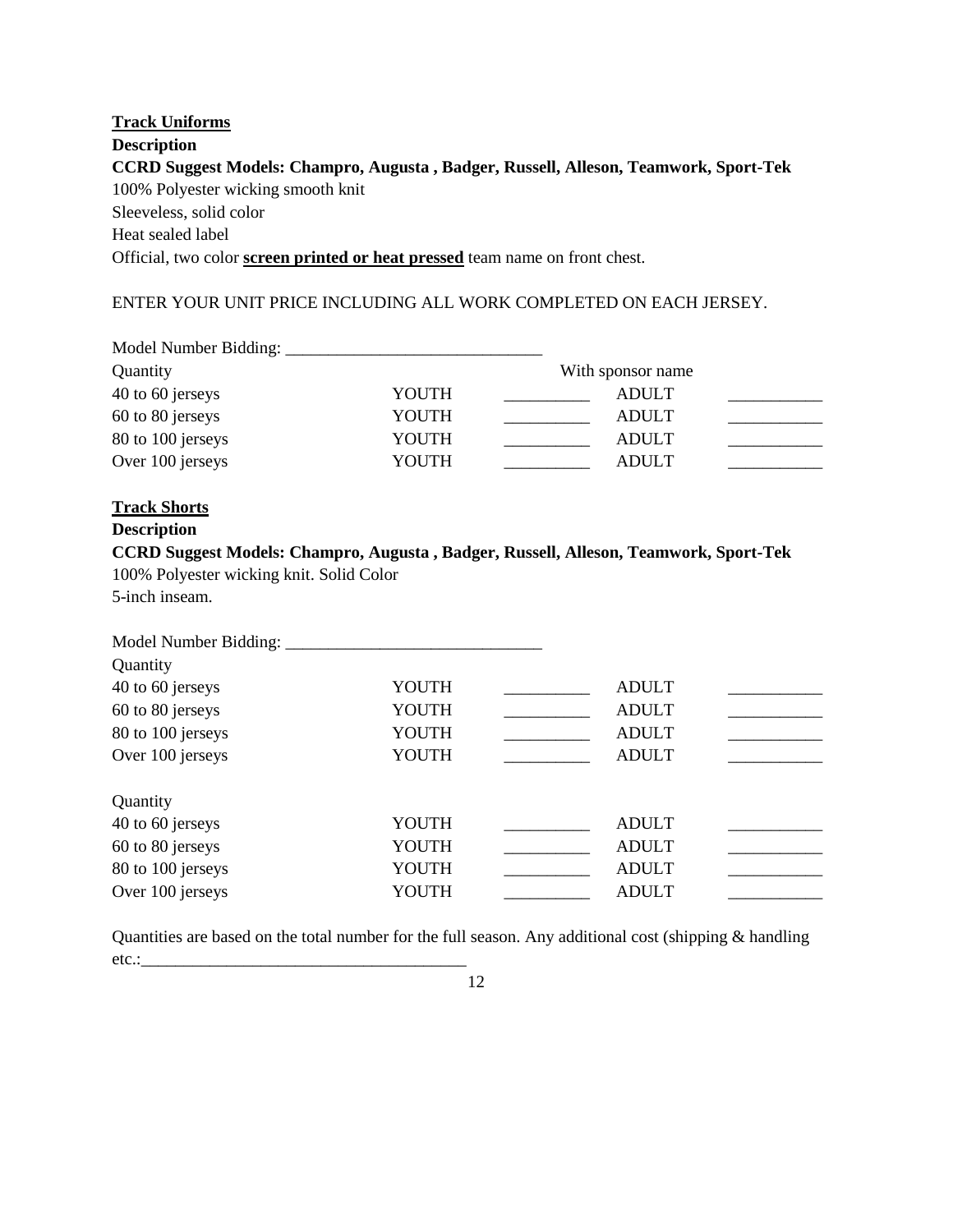# **Coaches Uniforms Description CCRD Suggest Models: Badger B-Core Tee 4120 Men's** 100% Polyester moisture management/antimicrobial fabric Athletic Cut Double needle hem with tack badger heat seal logo on left sleeve Two color screen logo on right upper chest

| Quantity        |              |  |
|-----------------|--------------|--|
| 10 to 20 Shirts | ADULT        |  |
| 21 to 30 Shirts | <b>ADULT</b> |  |
| 31 to 40 Shirts | <b>ADULT</b> |  |
| Over 50 Shirts  | <b>ADULT</b> |  |
|                 |              |  |

## **Description**

#### **CCRD Suggest Models: Badger B-Core Ladies Tee 4160**

100% Polyester moisture management/antimicrobial fabric Double needle hem with tack badger heat seal logo on left sleeve Two color screen logo on right upper chest

| Quantity        |              |  |
|-----------------|--------------|--|
| 10 to 20 Shirts | <b>ADULT</b> |  |
| 21 to 30 Shirts | <b>ADULT</b> |  |
| 31 to 40 Shirts | <b>ADULT</b> |  |
| Over 50 Shirts  | <b>ADULT</b> |  |

#### **Description**

## **CCRD Suggest Models: Badger B-Core Long Sleeve Tee 4104 Men's**

100% Polyester moisture management/antimicrobial fabric

Athletic Cut

Double needle hem with tack badger heat seal logo on left sleeve Two color screen logo on right upper chest

| Quantity        |              |  |
|-----------------|--------------|--|
| 10 to 20 Shirts | <b>ADULT</b> |  |
| 21 to 30 Shirts | <b>ADULT</b> |  |
| 31 to 40 Shirts | <b>ADULT</b> |  |
| Over 50 Shirts  | <b>ADULT</b> |  |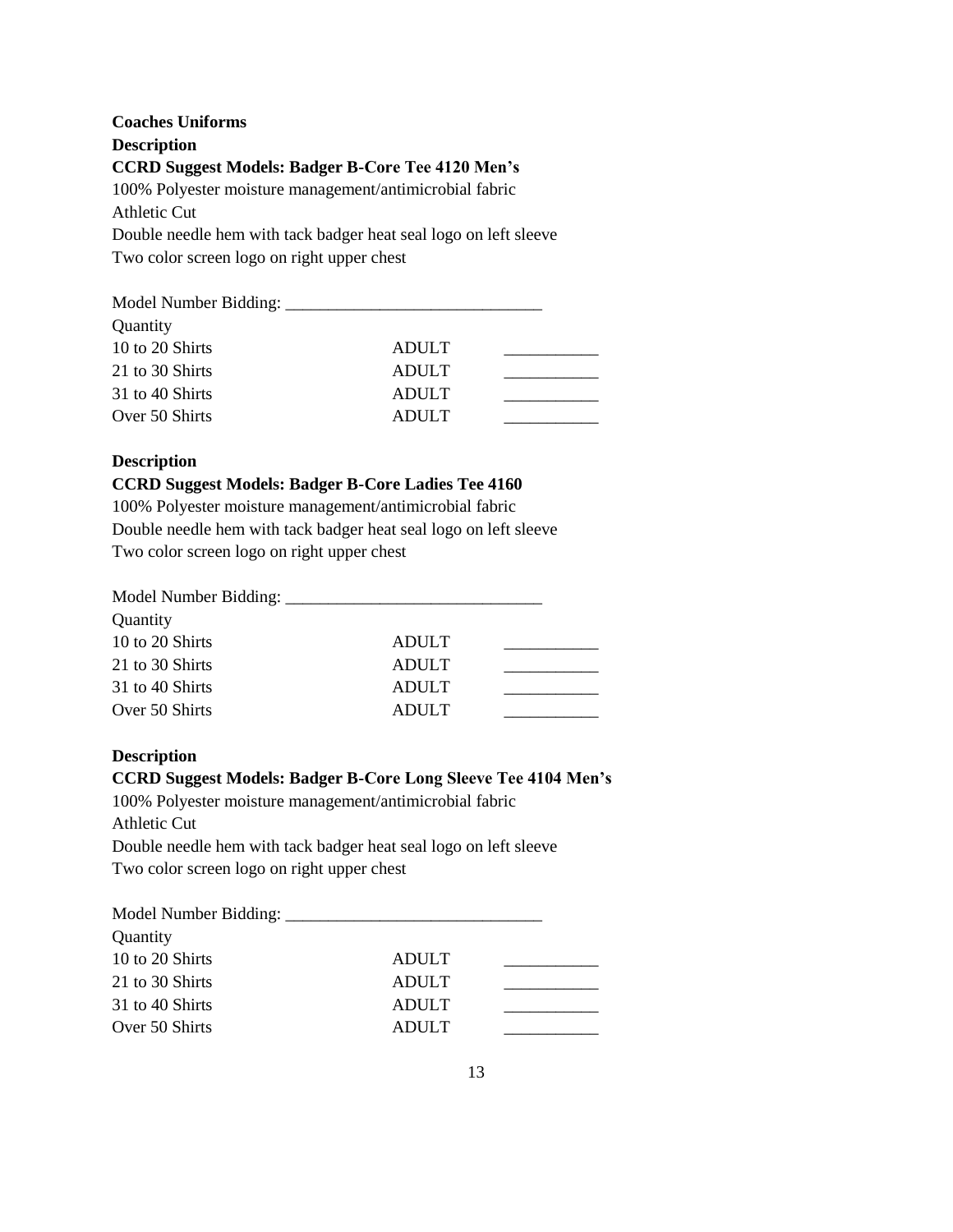#### **Description**

## **CCRD Suggest Models: Badger B-Core Ladies Long Sleeve Tee 4164**

100% Polyester moisture management/antimicrobial fabric Double needle hem with tack badger heat seal logo on left sleeve

Two color screen logo on right upper chest

| Quantity        |              |  |
|-----------------|--------------|--|
| 10 to 20 Shirts | <b>ADULT</b> |  |
| 21 to 30 Shirts | <b>ADULT</b> |  |
| 31 to 40 Shirts | <b>ADULT</b> |  |
| Over 50 Shirts  | <b>ADULT</b> |  |

#### **Description**

## **CCRD Suggest Models: Port Authority Silk Touch Interlock Polos K520 (Men)**

6.5 Ounces, 65/35 poly/cotton interlock Taped neck Dyed-to-match button Embroidered logo on upper right chest Sizes: XS – 4XL

| Quantity        |              |  |
|-----------------|--------------|--|
| 10 to 20 Shirts | <b>ADULT</b> |  |
| 21 to 30 Shirts | <b>ADULT</b> |  |
| 31 to 40 Shirts | ADULT        |  |
| Over 50 Shirts  | <b>ADULT</b> |  |
|                 |              |  |

## **Description**

## **CCRD Suggest Models: Alleson Model G506S3 OR G5506L3**

100% EXTREME microfiber cationic colorfast polyester with moisture management fibers (color)

100% cationic polyester with moisture management fibers 4oz

Comfit color call out on the colorway is the body.

Official, two **screen printed or heat pressed** team name on front chest. CCRD reserves the right for each team to have a different design per team.

| $Sizes: XS - 3XL$ |        |    |        |  |
|-------------------|--------|----|--------|--|
|                   |        |    |        |  |
| Quantity          |        |    |        |  |
| 10 to 20 Shirts   | G506S3 |    | G506L3 |  |
| 21 to 30 Shirts   | G506S3 |    | G506L3 |  |
| 31 to 40 Shirts   | G506S3 |    | G506L3 |  |
| Over 50 Shirts    | G506S3 |    | G506L3 |  |
|                   |        | 14 |        |  |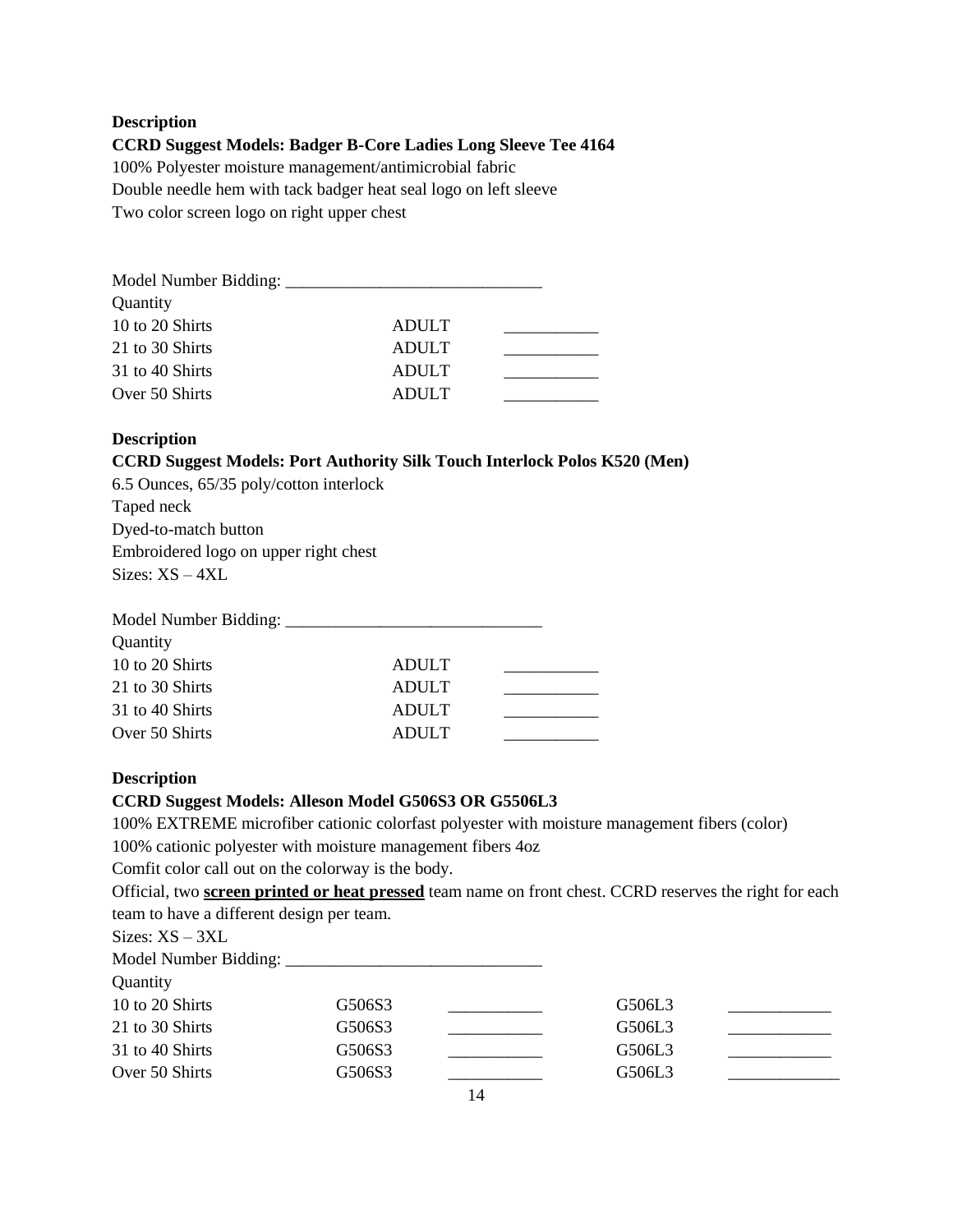## **Headwear Baseball, T-Ball, & Softball Description**

**Head Wear 1 Description** Quantity **HATS – MLB – 300** \_\_\_\_\_\_\_\_\_\_\_ Mid to low crown 6 panel Polyester/Cotton twill Adjustable hook/loop tape closure 3D Replica logo

**Head Wear 2 Description \_\_\_\_\_\_\_\_\_\_\_ COL-275** Mid low crown 6 panel Polyester/Cotton twill Adjustable hook/loop tape closure 3D Replica mascot logo

# **Head Wear 3 Description \_\_\_\_\_\_\_\_\_\_\_\_ Visor – COL-110** Polyester moisture wicking fabric Pre-curved visor Adjustable hook/loop tap closure 3D Replica Mascot logo

**Head Wear 4 Description \_\_\_\_\_\_\_\_\_\_\_\_\_ Headband – Badger 0301** 83% polyester/ 17% spandex Moisture management fabric Stretch fit – clinched in back Two color logo or name in front (screen printed)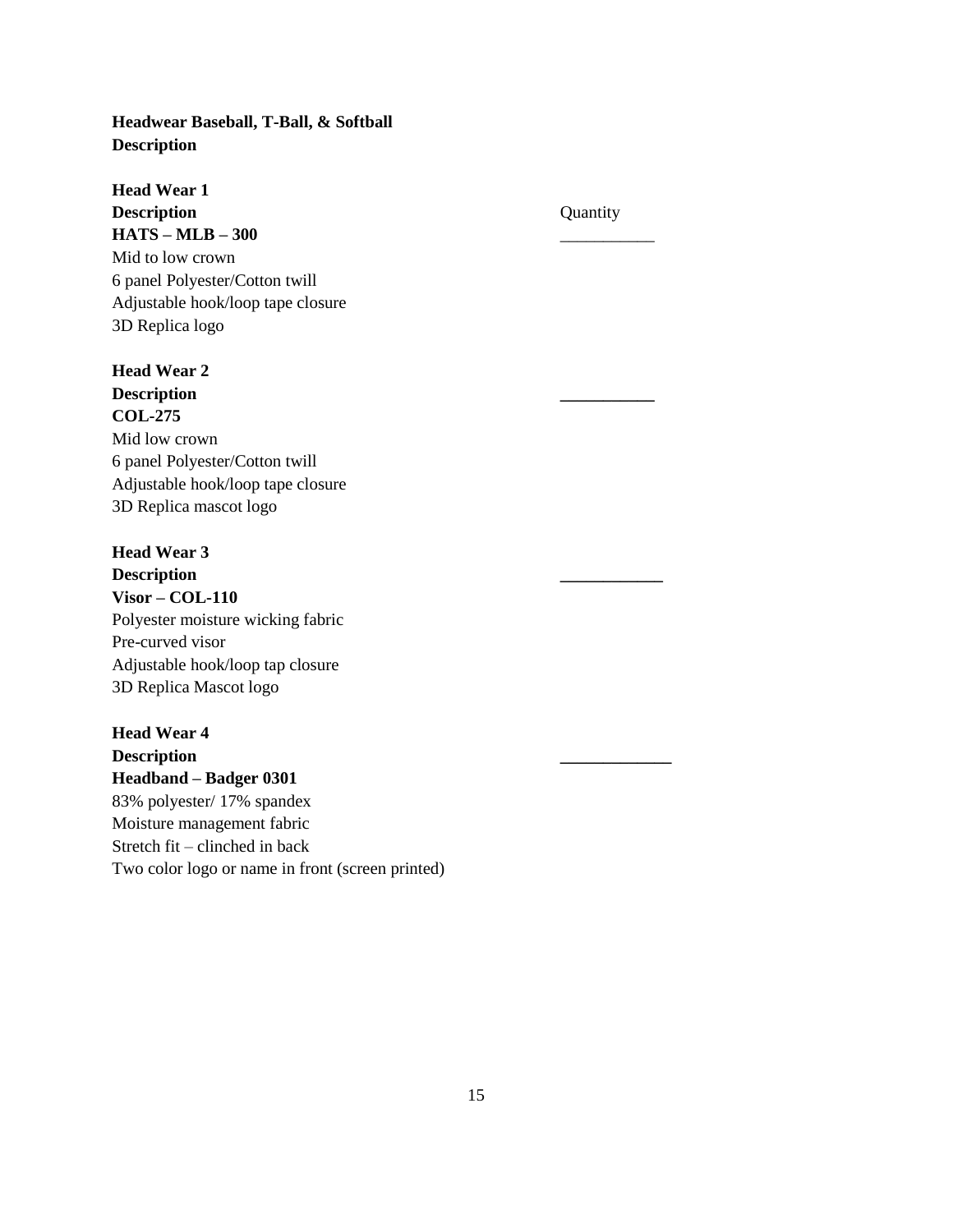| <b>Equipment Bid</b>                       |                                                                                                                                                                                                                                                                                                         |                                                 |  |
|--------------------------------------------|---------------------------------------------------------------------------------------------------------------------------------------------------------------------------------------------------------------------------------------------------------------------------------------------------------|-------------------------------------------------|--|
| <b>Item</b>                                | <b>Description</b>                                                                                                                                                                                                                                                                                      | <b>Amount and Unit Price</b>                    |  |
| Youth Integrated Football Pants            | 100% Polyester<br>$\bullet$<br>Integrated pad set<br>$\bullet$<br>Color: Grey<br>Size Available YXS-<br>$\bullet$<br><b>XXL</b>                                                                                                                                                                         | 50 to 100<br>101 to 200 $\frac{10!}{\sqrt{25}}$ |  |
| <b>Adult Integrated Football Pants</b>     | 100% Polyester<br>$\bullet$<br>Integrated pad set<br>Color: Grey<br>Size Available XS-XXL                                                                                                                                                                                                               | 50 to 100                                       |  |
| Mueller Mouth Guard MG-1310                | Fast fitting co-polymer<br>$\bullet$<br>resin<br>Thickened posterior area<br>$\bullet$<br>helps absorb impact and<br>oral trauma<br>Impact pad reduces the<br>risk of concession<br>Thin front wall<br>$\bullet$<br>construction does not<br>interfere with speech<br>Latex free<br>Royal blue in color | 150 to 200<br>200 to 250                        |  |
| <b>Wilson TD Composite Series</b><br>(K2)  | Premium composite<br>$\bullet$<br>leather construction with<br>high definition pebble<br>ACL lacing system for<br>$\bullet$<br>better grip and control<br>Size Pee Wee (6-9)                                                                                                                            |                                                 |  |
| <b>Wilson TD Composite Series</b><br>(TDJ) | Premium composite<br>leather construction with<br>high definition pebble<br>ACL lacing system for<br>better grip and control<br>Size Junior $(9 - 10)$                                                                                                                                                  |                                                 |  |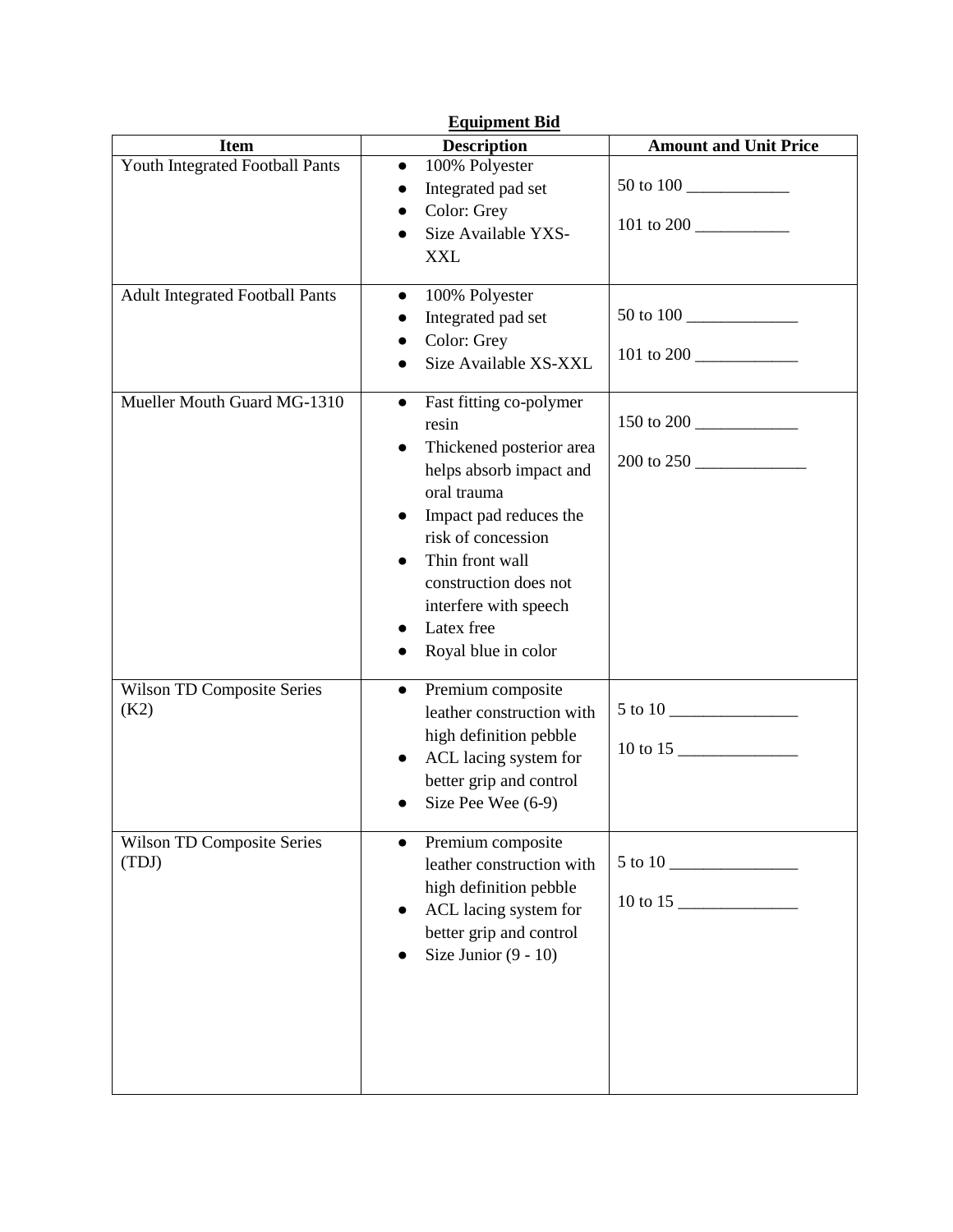| <b>Shoulder Pads</b>               | Integrated front design<br>$\bullet$<br>pads<br>Flat pad design<br>Z-fit belting system<br>Meets NFHS rules and<br>regulations                                                     | 20 to 30                                                        |
|------------------------------------|------------------------------------------------------------------------------------------------------------------------------------------------------------------------------------|-----------------------------------------------------------------|
| Helmet Hardware Value Pack         | $\overline{50}$ each of all helmet<br>$\bullet$<br>hardware: T-Nuts,<br>screws, snaps, buckles,<br>and washers.<br>Includes carrying case.                                         |                                                                 |
| <b>Soccer Goals</b>                | Alumagoal 3" Club<br>$\bullet$                                                                                                                                                     |                                                                 |
|                                    | $7'$ x 21'                                                                                                                                                                         |                                                                 |
| $\frac{1}{2}$ " Helmet Screws      | Sold in packs of 50<br>$\bullet$                                                                                                                                                   |                                                                 |
| 1/8" T-Nut Short                   | Sold in packs of 50<br>$\bullet$                                                                                                                                                   | $1$ to 2 packs $\frac{ }{ }$                                    |
| <b>Adult Size Football Helmets</b> | With Facemask                                                                                                                                                                      | $1$ to 2 packs $\frac{ }{ }$<br>$3 \text{ to } 4 \text{ packs}$ |
| Mark V Basketball Scorebook        | Includes 30 games, 15<br>players spots, 3 point<br>scoring, team roster,<br>season schedule, season<br>summary.<br>$8\frac{1}{2}$ " x 11" spiral bound<br>$\bullet$<br>hard cover. |                                                                 |
| Wilson Baseballs 1074 - LL1        | Red cushion cork center<br>$\bullet$<br>Grey wool winding<br>Raised seams<br>Little league approved                                                                                |                                                                 |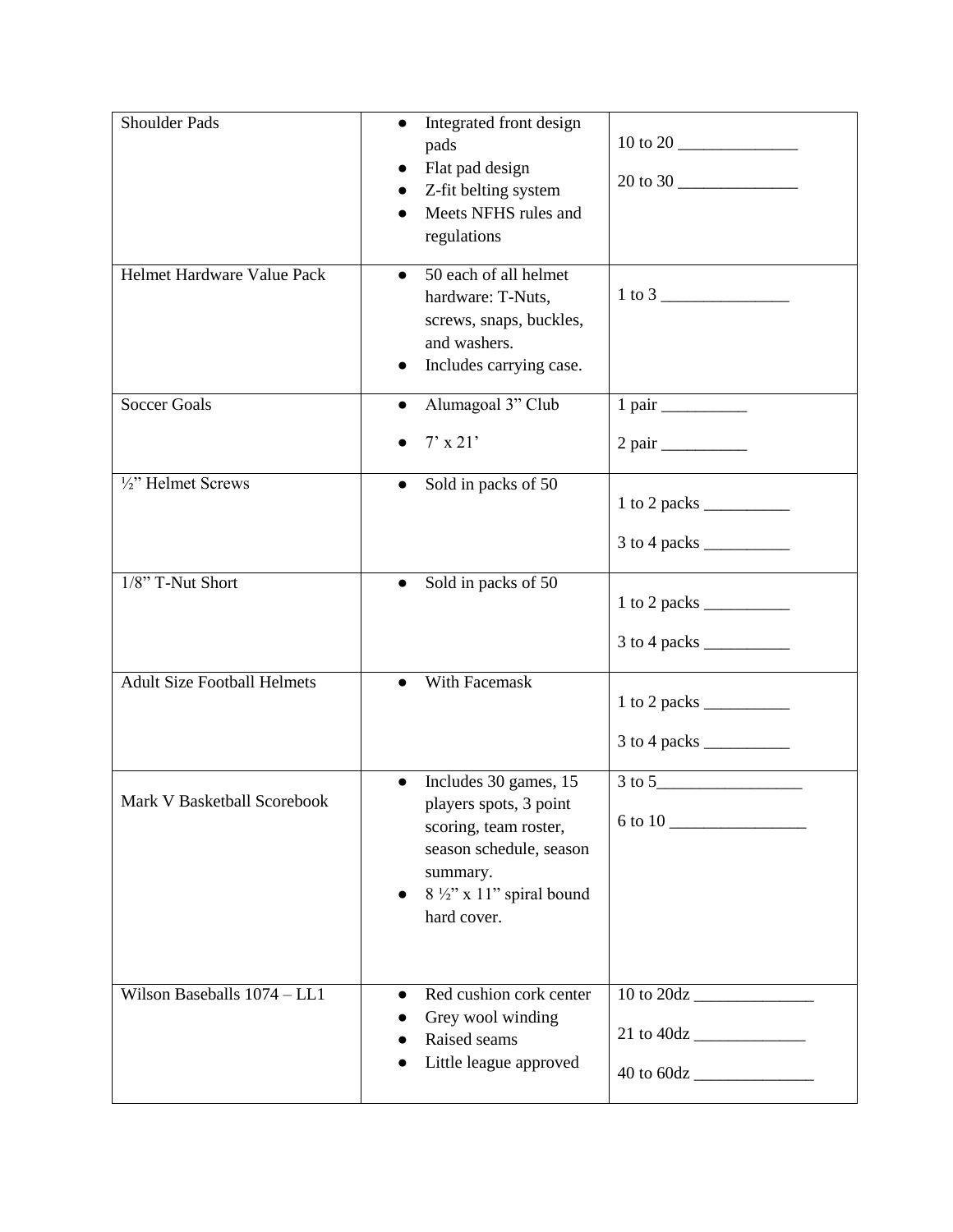| McGregor Softballs - ASA<br>Approved fast pitch (12") | 12" ASA Approved<br>$\bullet$<br>Cor. 47/3751bs max<br>comp<br>Poly graphite center<br>$\bullet$<br>Leather cover<br>Red stitch |                                                |
|-------------------------------------------------------|---------------------------------------------------------------------------------------------------------------------------------|------------------------------------------------|
| McGregor Softball ASA<br>Approved (11")               | 11" ASA Approved<br>$\bullet$<br>Cor. 47/365lbs max<br>comp<br>Poly graphite center<br>Leather cover<br>Red Stitch              |                                                |
| Chest Protectors Rawlings (15"<br>Chest)              | Dual density foam<br>Polyethylene sternum<br>$\bullet$<br>insert embedded in foam<br>Adjustable back harness<br>Color: Black    |                                                |
| Shin Guards Rawlings (10"<br>Length)                  | Color: Black<br>$\bullet$                                                                                                       |                                                |
| Shin Guards Rawlings (12.5"<br>Length)                | Color: Black                                                                                                                    | $1 \text{ to } 3 \text{ sets }$<br>4 to 6 sets |
| 32" Youth Catchers Mitts<br>Baseball                  | Full grain leather<br>Pre-oiled for easy break<br>in<br>Deep pocket and scoop<br>toe design                                     |                                                |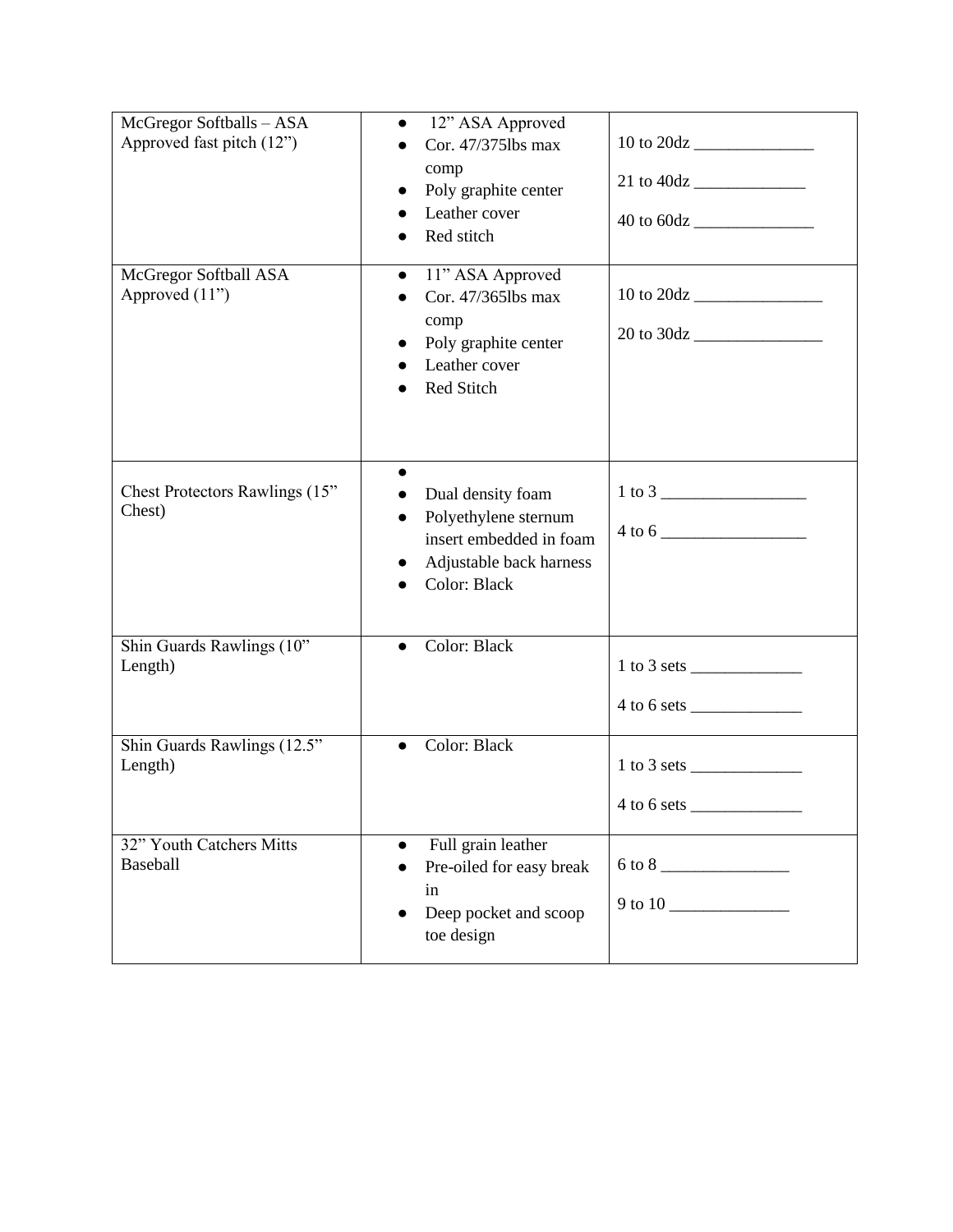| McGregor FP Catcher's Mitt          | Full grain leather<br>$\bullet$        |                                 |
|-------------------------------------|----------------------------------------|---------------------------------|
| <b>RHT</b>                          | Pre-oiled for easy break               |                                 |
|                                     | in                                     |                                 |
|                                     | Deep pocket and scoop                  |                                 |
|                                     | toe design                             |                                 |
|                                     |                                        |                                 |
|                                     |                                        |                                 |
| <b>Enduro Fence Package</b>         | Package includes<br>$\bullet$          |                                 |
|                                     | 314' of Enduro fence                   |                                 |
|                                     | 32 Enduro poles                        | 2 packages                      |
|                                     | Pilot-hole tool                        |                                 |
|                                     | Measuring tape                         |                                 |
|                                     | Ground sockets included<br>$\bullet$   |                                 |
|                                     | which includes 32                      |                                 |
|                                     |                                        |                                 |
| Peterson Score book                 | Simplified scoring<br>$\bullet$        |                                 |
|                                     | instructions                           |                                 |
|                                     | Wire bending                           |                                 |
|                                     | Suitable for softball and<br>baseball  |                                 |
|                                     |                                        |                                 |
| <b>End Spike Pitching Rubbers</b>   | Spikes go through steel<br>$\bullet$   |                                 |
|                                     | tabs for easy installation             |                                 |
|                                     | Includes 4 spikes                      |                                 |
|                                     |                                        |                                 |
|                                     |                                        |                                 |
| Dura Stripe Field Marking Paint     | Color White<br>$\bullet$               |                                 |
|                                     | Aerosol can<br>No Exceptions only Dura |                                 |
|                                     | <b>Stripe Marking Paint</b>            | 20 to 30 cases                  |
|                                     |                                        |                                 |
|                                     |                                        |                                 |
|                                     |                                        |                                 |
|                                     |                                        | Does fifty cases include a free |
|                                     |                                        | marking painter                 |
| <b>Streamliner Chalk Marker 354</b> | 4 wheels                               |                                 |
|                                     |                                        |                                 |
|                                     |                                        |                                 |
| Foldable Batter's Box Template      | $3'$ x 7' aluminum frame               |                                 |
|                                     |                                        |                                 |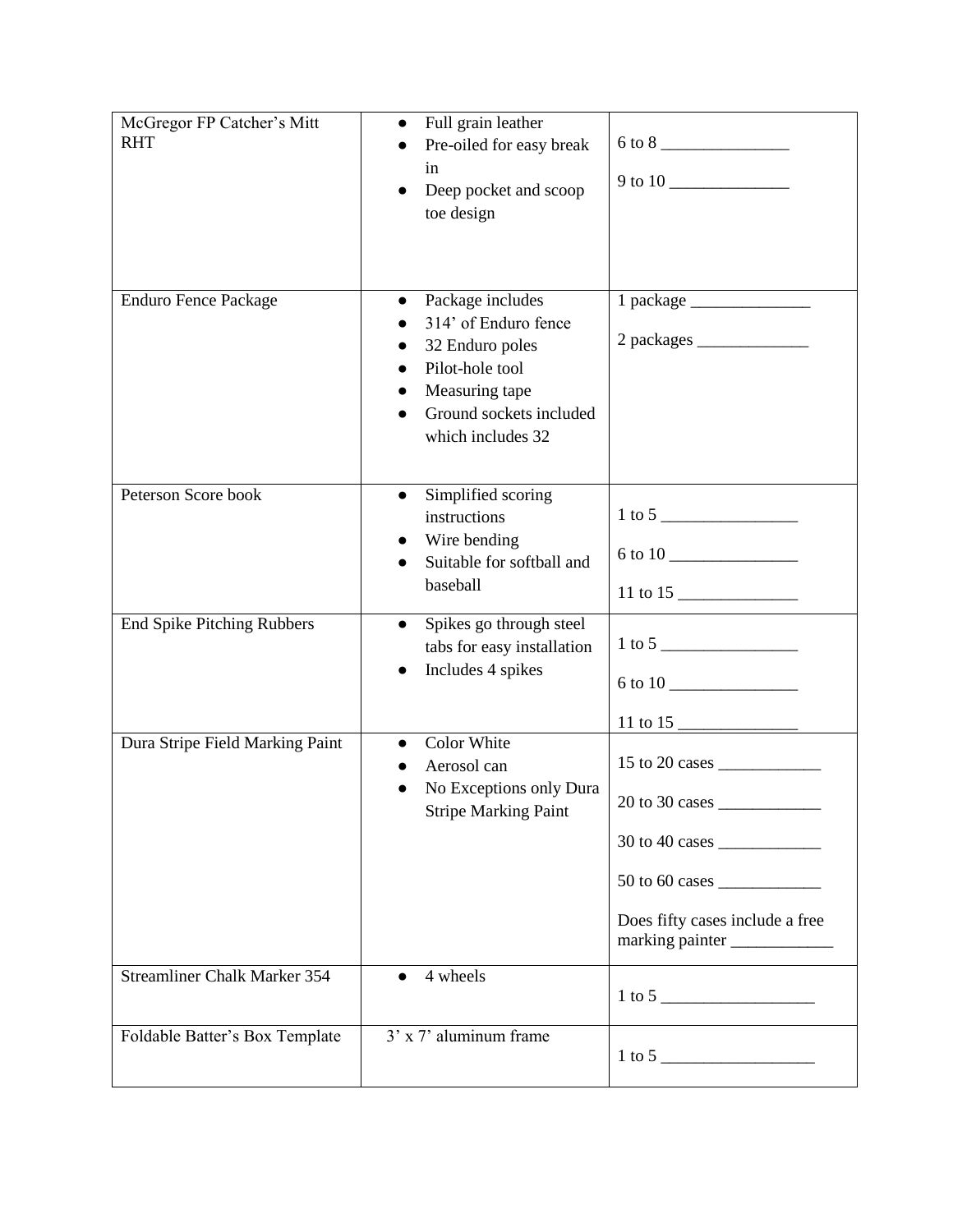# **Crisp County Recreation Department (CCRD) and the Crisp County Board of Commissioners (CCBOC) 2022 & 2023 Uniforms/Equipment Vendor Agreement**

The agreement is made and entered into this day of the agreement is made and entered into this day of the 2022 by and between \_\_\_\_\_\_\_\_\_\_\_\_\_\_\_\_\_\_\_\_\_\_\_\_\_\_\_\_\_\_\_\_\_\_, (Hereinafter the Football, Cheerleading, Soccer, Basketball, Baseball, Softball, T-Ball, and Track Uniforms/Equipment Vendor") and the Crisp County Board of Commissioners (Hereinafter the County").

Whereas, County has identified a need to contract 2022 & 2023 Uniforms/Equipment (Hereinafter "Service") to an outside vendor for the following activities: Crisp County Youth Football, Cheerleading, Soccer, Basketball, Baseball, Softball, T-Ball, and Track.

Whereas, Uniforms Vendors desire to provide services to participants of Youth Football, Cheerleading, Soccer, Basketball, Baseball, Softball, T-Ball, and Track at Crisp County Recreation Department.

Now therefore, in consideration of the premise, the manual covenants contained in this agreement and other good and valuable consideration, the receipt and local sufficiency of which are hereby acknowledge, sporting good vendor and Crisp County Hereby agree as follows:

**Scope of Service**: Vendors will furnish all uniforms/equipment needs for the 2022 and 2023 budget year. Each jersey must have legal GHSA numbers, team names, and sponsor names by the required deadline. **(CCRD does not guarantee any minimum or maximum number of teams, players or sponsors; Purchases are based on the number of participants.) This also goes for equipment that is ordered and delivered from a vendor** 

**Term:** This agreement is good for the entirety of the 2022 and 2023 budget year, and includes All-Star uniforms when ordered separately at the appropriate time. **(CCRD does not guarantee any minimum or maximum number of teams, players or sponsors. Purchases are based on the number of participants.)**

**Awards/Further Negotiation**: The intention of CCRD is to issue an award to one vendor. CCRD does however reserve the right to make the award (s) that is/are in its best interest. CCRD further reserves the right to negotiate with the successful vendor(s). CCRD may with the consent of the vendor increase or decrease quantities as well as add new items at periods during the contract which are advantageous to both parties.

**Change Order**: Must be presented in writing and signed off by the CCRD Director or authorized agent of Crisp County. Two signatures are required for all change orders, one from the CCRD Director an one from an authorized person from the CCBOC.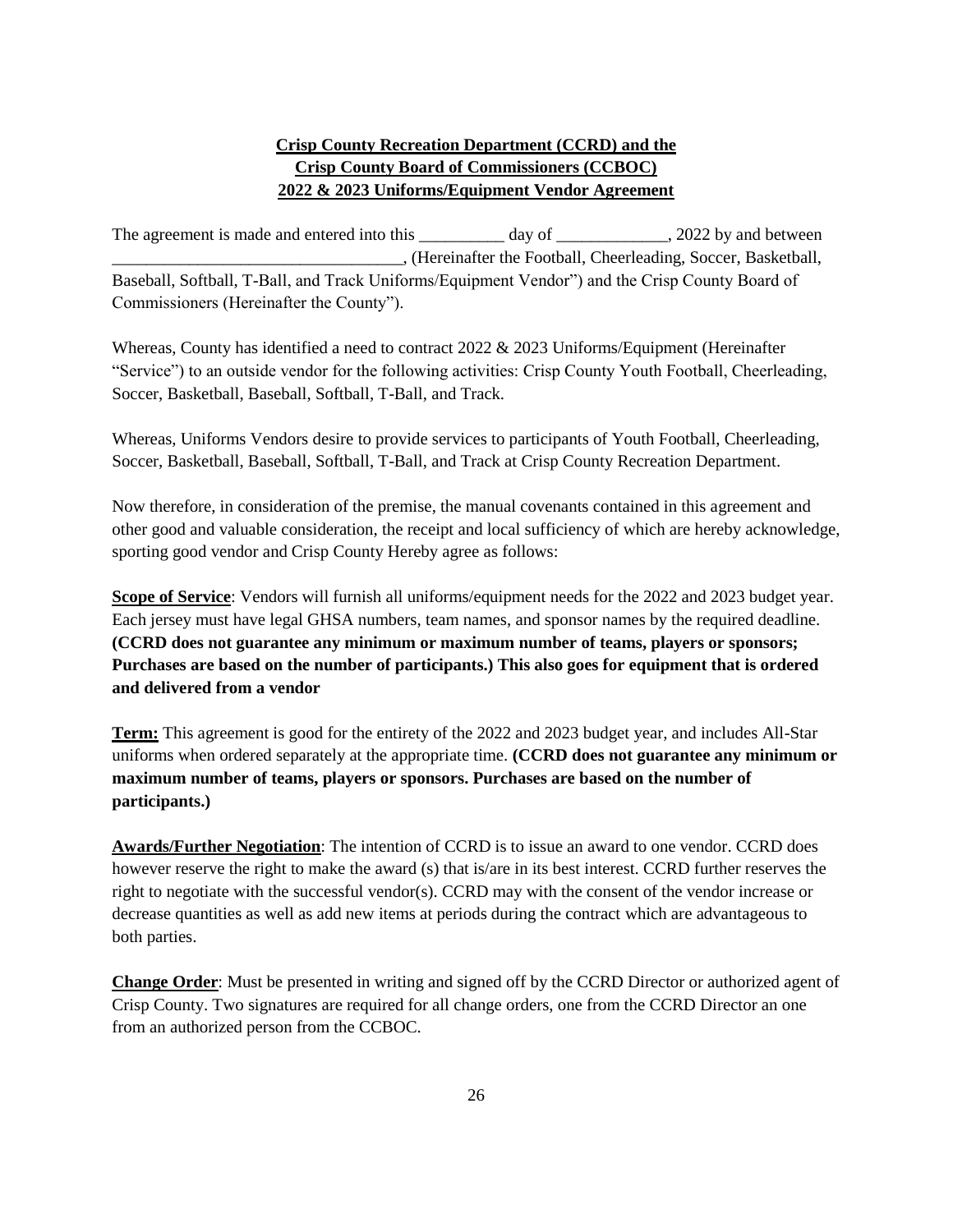**Indemnity**: Football, Cheerleading, Soccer, Basketball, Baseball, Softball, T-Ball, and Track Uniforms/Equipment Vendors shall indemnify and hold harmless the Owner, its employees, agents, volunteers, representatives, and officers from and against all claims, damages, liabilities, losses, cost and expenses, suits, demands and judgments, This includes the cost of defense and attorney's fee, on account of bodily injury, sickness, disease, death or injury, or damage to property, including the loss of use thereof, arising out of or associated with the performance of this agreement, whether caused in whole or part by any of them or for whose acts and omissions the may be liable. The indemnification shall exist except for any such claim, demand, loss expense, suit or judgment caused solely by the County to anyone for whom it is legally responsible.

**Minimum Order/All or none**: Unless otherwise called for in the invitation for bid, responses containing a minimum order/ship quantity or dollar value or requiring an "all or none" award may be treated as nonresponsive and may not be considered for award.

**Acceptance Period**: The offer conveyed shall remain open for a period of not less than thirty (30) days from bid closing otherwise specified in the bid document.

**Award Criteria**: CCRD reserves the right to make awards most advantageous to CCRD. Thus may include awarding individual's items or group of items or to reject all bids or any part thereof or waive any technicalities or irregularities in the bid. Where time is of the essence, the best delivery date offered may be a basis of the award.

**Vendor Terms and Conditions**: CCRD shall not be bound to any terms and conditions included in any vendor packaging, invoice, catalog, brochure, technical data sheet, shrink-wrap license or contract, "click to accept" license or contract, or other document which attempts to impose any condition contrary or in addition to the terms and conditions contained herein.

**Unit Prices Prevail:** In the event of a discrepancy between unit and extended prices, unit price shall govern vendors are solely responsible for ensuring their bid responses are legible.

**Used Material**: Unless otherwise indicated, it is understood and agreed that any item offered or shipped in response to this bid shall be new and in good condition, and that all containers shall be new and suitable for storage or shipment.

**Assignment**: Any resulting contract/agreement may not be assigned, sublet or delegated without the express prior consent of the CCRD Director.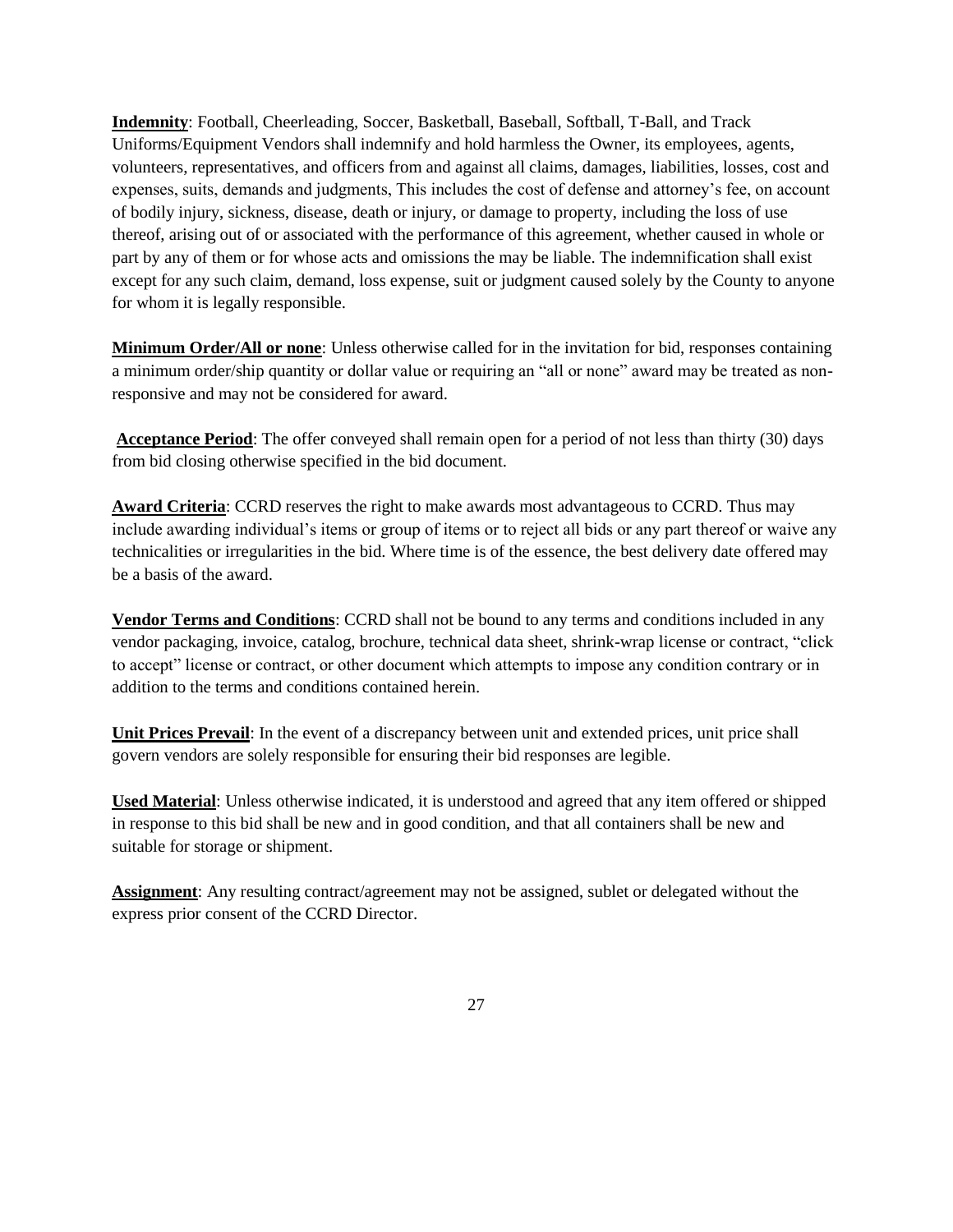**Exception to Bid**: Bidders whose bid does not conform to terms and conditions and/or specifications contained in the CCRD bid specifications should so note the exception on a separate sheet labeled "Exemptions". While the CCRD reserves the right to make an award to a non-conforming bidder when it is in the best interest of CCRD, such awards are not routine and bidders are urged to conform to the greatest extent possible. Any exceptions agreed to by CCRD shall be clearly indicated in writing on a contract award document, change order or other formal written document. No exceptions will be considered to have been taken by a bidder unless so indicated. No such waiver shall serve to establish a course of performance between the parties in future contracts.

**Brand Name**: Unless otherwise specified, any reference to a brand name, model number or other restrictive description is made to establish a required level of quality and functional capabilities. It is not intended to exclude other products of that level. Comparable products of other manufactures will be considered if proof of comparability is contained in the bid. It shall be responsibility of all bidders, including those whose product is specified, to indicate the brand name and model of the product offered and to furnish complete specifications, catalog pages, or other documentation by which CCRD may evaluate the offer.

**Incorporation into Contract: Bidders acknowledge and agree that each and every portion of the Football, Cheerleading, Soccer, Basketball, Baseball, Softball, T-Ball, and Track Uniforms/Equipment Vendor RFP be incorporated into any resulting contract as if fully restated therein.** 

**Governing Law**: This agreement shall be constructed in accordance with, and the laws of the State of Georgia hereunder govern all disputes. The parties hereto consent to the jurisdiction and venue of the courts of competent jurisdiction, federal or state, situated in Crisp County, State of Georgia for the bringing of any and all actions hereunder.

**Notices**: Any notice required by this agreement shall deemed to have been properly received when delivered in person or when mailed by certified class mail, returned receipt requested, to the address as given herein, or such address as may be designated in writing from time to time during the term of the agreement.

| County                                    | $2022 \& 2023$ Uniforms/Equipn |
|-------------------------------------------|--------------------------------|
| Eric Bozeman                              |                                |
| <b>Crisp County Recreation Department</b> |                                |
| 1205 North 5 <sup>th</sup> Street Ext.    |                                |
| Cordele, GA, 31015                        |                                |

 $2022 \& 2023$  Uniforms/Equipment Vendor